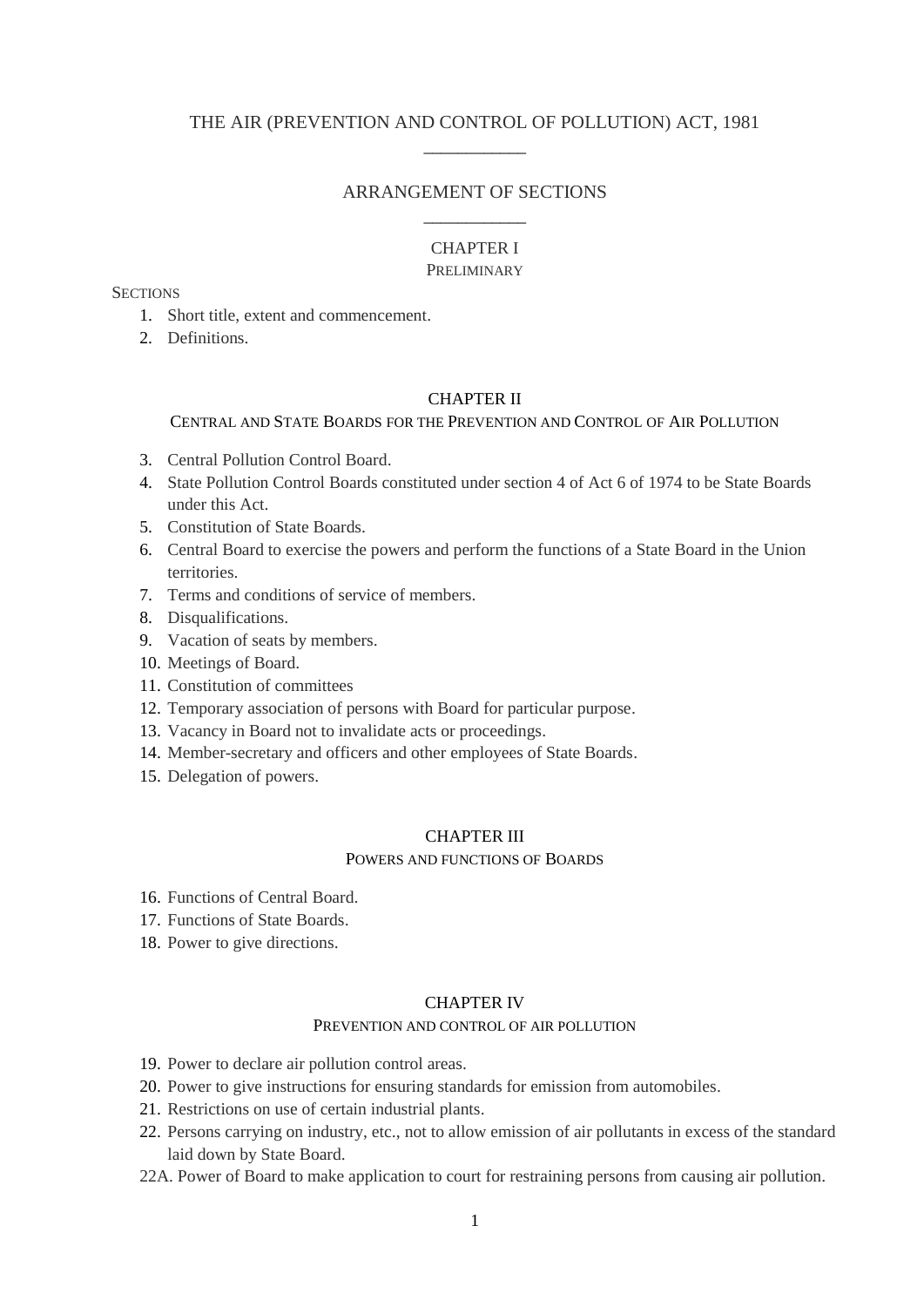### **SECTIONS**

- 23. Furnishing of information to State Board and other agencies in certain cases.
- 24. Power of entry and inspection.
- 25. Power to obtain information.
- 26. Power to take samples of air or emission and procedure to be followed in connection therewith.
- 27. Reports of the result of analysis on samples taken under section 26.
- 28. State Air Laboratory.
- 29. Analysis.
- 30. Reports of analysis.
- 31. Appeals.
- 31A. Power to give directions.

# CHAPTER V

### FUND, ACCOUNTS AND AUDIT

- 32. Contribution by Central Government.
- 33. Fund of Board.
- 33A. Borrowing powers of Board.
- 34. Budget.
- 35. Annual report.
- 36. Accounts and audit.

## CHAPTER VI

# PENALTIES AND PROCEDURE

- 37. Failure to comply with the provisions of section 21 or section 22 or with the directions issued under section 31A.
- 38. Penalties for certain acts.
- 39. Penalty for contravention of certain provisions of the Act.
- 40. Offences by companies.
- 41. Offences by Government Departments.
- 42. Protection of action taken in good faith.
- 43. Cognizance of offences.
- 44. Members, officers and employees of Board to be public servants.
- 45. Reports and returns.
- 46. Bar of jurisdiction.

# CHAPTER VII

### **MISCELLANEOUS**

- 47. Power of State Government to supersede State Board.
- 48. Special provision in the case of supersession of the Central Board or the State Boards constituted under the Water (Prevention and Control of Pollution) Act, 1974.
- 49. Dissolution of State Boards constituted under the Act.

50. [*Omitted*].

51. Maintenance of register.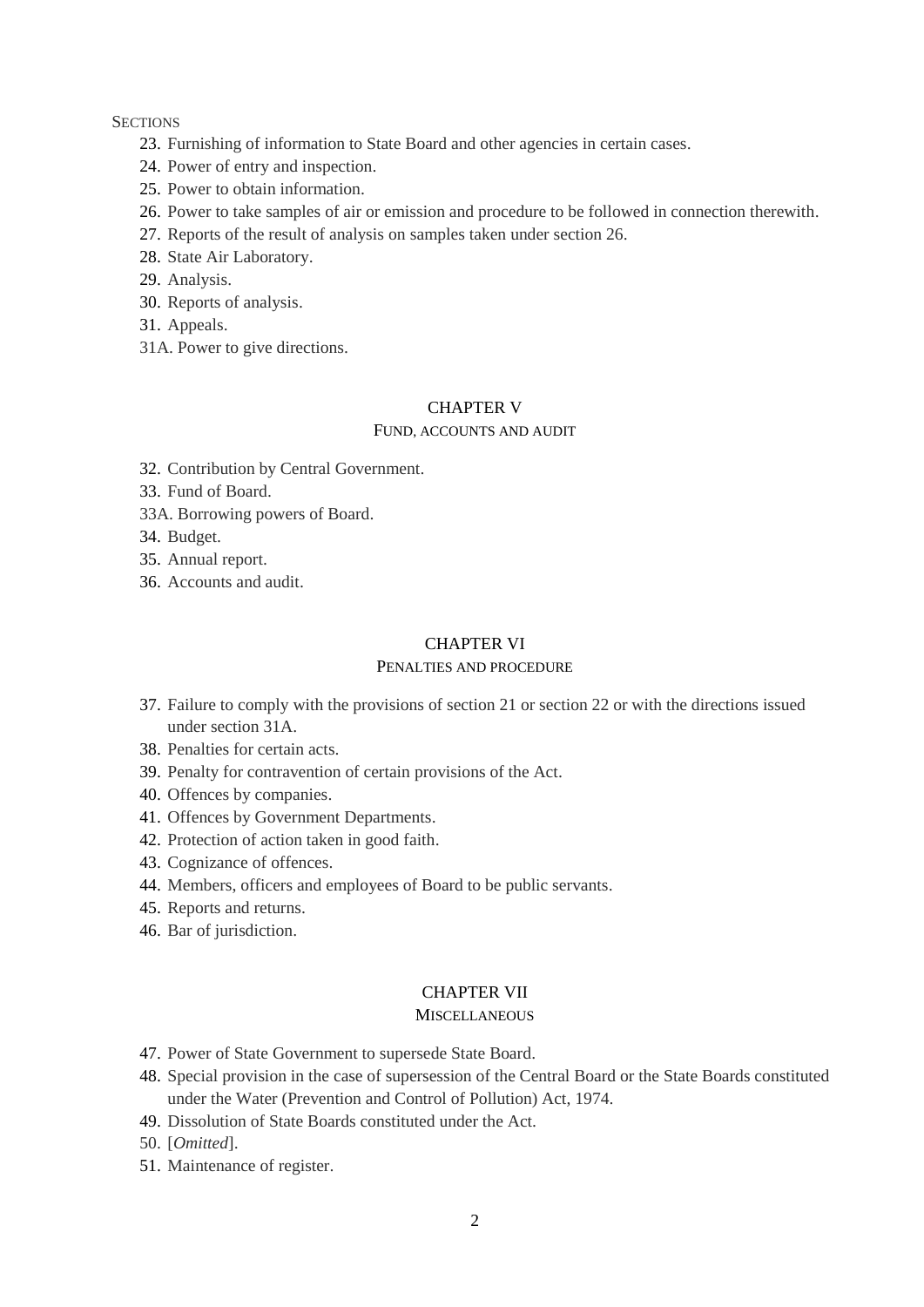# **SECTIONS**

- 52. Effect of other laws.
- 53. Power of Central Government to make rules.
- 54. Power of State Government to make rules.
	- THE SCHEDULE [*Omitted*].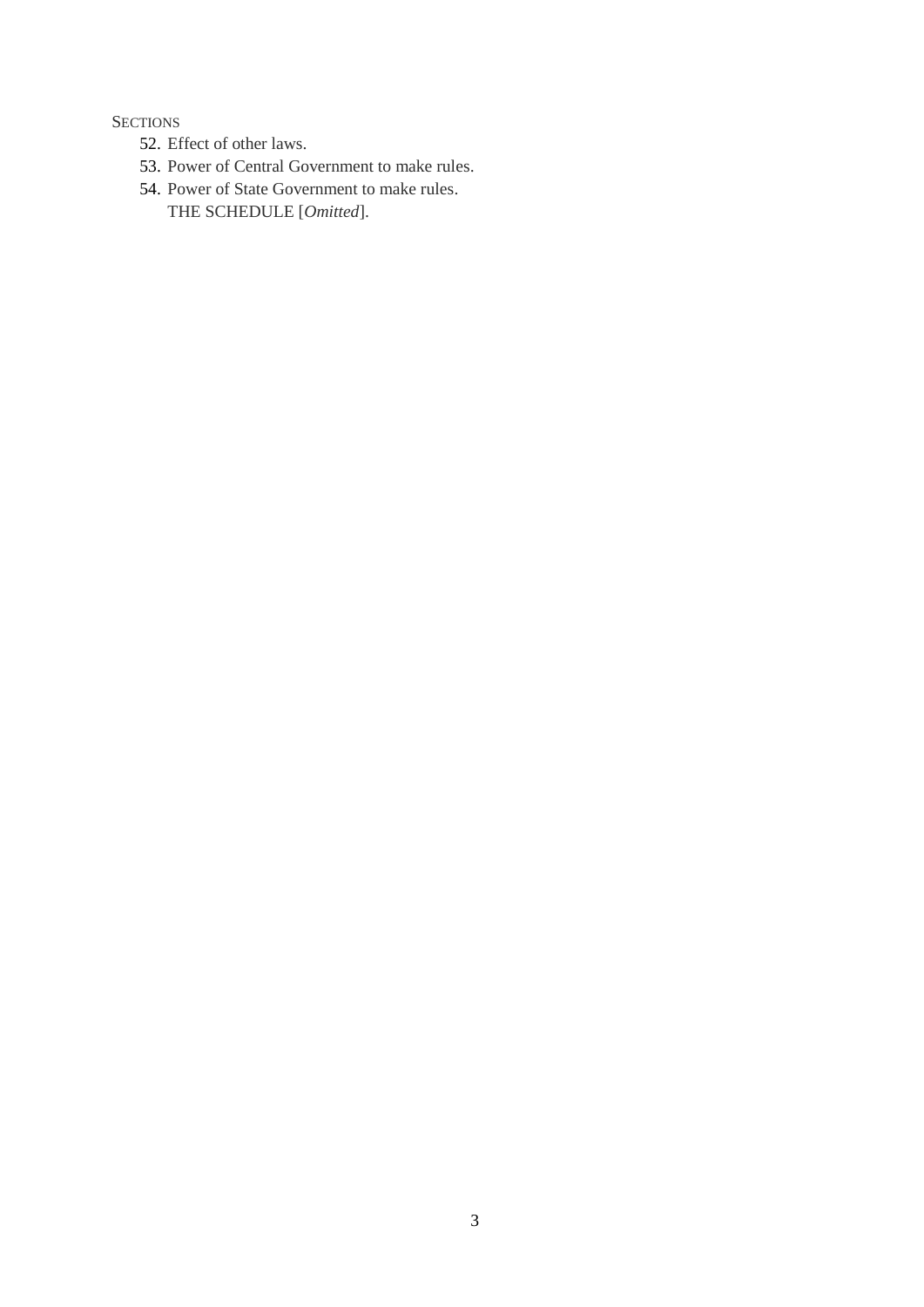### THE AIR (PREVENTION AND CONTROL OF POLLUTION) ACT, 1981

# ACT NO. 14 OF 1981

[29*th March,* 1981.]

An Act to provide for the prevention, control and abatement of air pollution, for the establishment, with a view to carrying out the aforesaid purposes, of Boards, for conferring on and assigning to such Boards powers and functions relating thereto and for matters connected therewith.

WHEREAS decisions were taken at the United Nations Conference on the Human Environment held in Stockholm in June, 1972, in which India participated, to take appropriate steps for the preservation of the natural resources of the earth which, among other things, include the preservation of the quality of air and control of air pollution;

AND WHEREAS it is considered necessary to implement the decisions aforesaid in so far as they relate to the preservation of the quality of air and control of air pollution;

BE it enacted by Parliament in the Thirty-second Year of the Republic of India as follows:—

### CHAPTER I PRELIMINARY

**1. Short title, extent and commencement.**—(*I*) This Act may be called the Air (Prevention and Control of Pollution) Act, 1981.

(*2*) It extends to the whole of India.

 $(3)$  It shall come into force on such date<sup>1</sup> as the Central Government may, by notification in the Official Gazette, appoint.

**2. Definitions**.—In this Act, unless the context otherwise requires,—

(*a*) "air pollutant" means any solid, liquid or gaseous substance  $\frac{2}{2}$ [(including noise)] present in the atmosphere in such concentration as may be or tend to be injurious to human beings or other living creatures or plants or property or environment;

(*b*) "air pollution" means the presence in the atmosphere of any air pollutant;

(*c*) "approved appliance" means any equipment or gadget used for the bringing of any combustible material or for generating or consuming any fume, gas of particulate matter and approved by the State Board for the purposes of this Act;

(*d*) "approved fuel" means any fuel approved by the State Board for the purposes of this Act;

(*e*) "automobile" means any vehicle powered either by internal combustion engine or by any method of generating power to drive such vehicle by burning fuel;

(*f*) "Board" means the Central Board or a State Board;

(g) "Central Board" means the <sup>3</sup>[Central Pollution Control Board] constituted under section 3 of the Water (Prevention and Control of Pollution) Act, 1974 (6 of 1974);

(*h*) "chimney" includes any structure with an opening or outlet from or through which any air pollutant may be emitted;

(*i*) "control equipment" means any apparatus, device, equipment or system to control the quality and manner of emission of any air pollutant and includes any device used for securing the efficient operation of any industrial plant;

<sup>1.16</sup>th May, 1981, *vide* notification No. G.S.R. 351(E), dated 15th May, 1981, *see* Gazette of India, Extraordinary, Part II, sec. 3 (*i*).

<sup>2.</sup> Ins. by Act 47 of 1987, s. 2 (w.e.f. 1-4-1988).

<sup>3.</sup> Subs. by s. 2, *ibid*., for "Central Board for the Prevention and Control of Water Pollution" (w.e.f. 1-4-1988).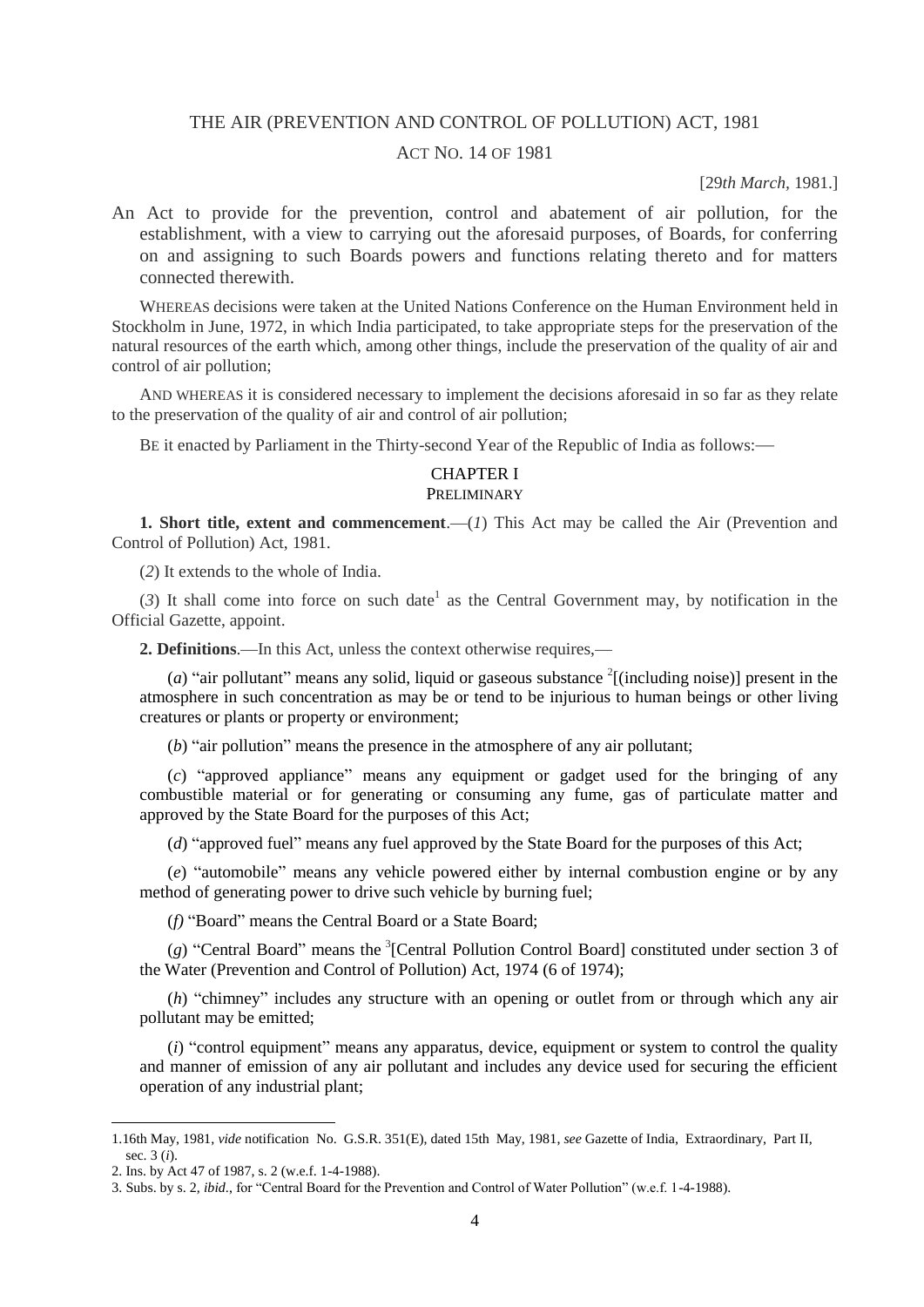(*j*) "emission" means any solid or liquid or gaseous substance coming out of any chimney, duct or flue or any other outlet;

(*k*) "industrial plant" means any plant used for any industrial or trade purposes and emitting any air pollutant into the atmosphere;

(*l*) "member" means a member of the Central Board or a State Board, as the case may be, and includes the Chairman thereof;

 $\Gamma$ [*(m)* "occupier", in relation to any factory or premises, means the person who has control over the affairs of the factory or the premises, and includes, in relation to any substance, the person in possession of the substance;]

(*n*) "prescribed" means prescribed by rules made under this Act by the Central Government or, as the case may be, the State Government;

(*o*) "State Board" means,—

(*i*) in relation to a State in which the Water (Prevention and Control of Pollution) Act, 1974 (6 of 1974), is in force and the State Government has constituted for that State a  $2$ [State Pollution Control Board] under section 4 of that Act, the said State Board; and

(*ii*) in relation to any other State, the State Board for the Prevention and Control of Air Pollution constituted by the State Government under section 5 of this Act.

#### CHAPTER II

#### CENTRAL AND STATE BOARDS FOR THE PREVENTION AND CONTROL OF AIR POLLUTION

**3 [3. Central Pollution Control Board**.—The Central Pollution Control Board constituted under section 3 of the Water (Prevention and Control of Pollution) Act, 1974 (6 of 1974), shall, without prejudice to the exercise and performance of its powers and functions under that Act, exercise the powers and perform the functions of the Central Pollution Control Board for the prevention and control of air pollution under this Act.

**4. State Pollution Control Boards constituted under section 4 of Act 6 of 1974 to be State Boards under this Act**.—In any State in which the Water (Prevention and Control of Pollution) Act, 1974 (6 of 1974), is in force and the State Government has constituted for that State a State Pollution Control Board under section 4 of that Act, such State Board shall be deemed to be the State Board for the Prevention and Control of air Pollution constituted under section 5 of this Act, and accordingly that State Pollution Control Board shall, without prejudice to the exercise and performance of its powers and functions under that Act, exercise the powers and perform the functions of the State Board for the prevention and control of air pollution under this Act.]

**5. Constitution of State Boards**.—(*1*) In any State in which the Water (Prevention and Control of Pollution) Act, 1974 (6 of 1974), is not in force, or that Act is in force but the State Government has not constituted a <sup>4</sup>[State Pollution Control Board] under that Act, the State Government shall, with effect from such date as it may, by notification in the Official Gazette, appoint, constitute a State Board for the Prevention and Control of Air Pollution under such name as may be specified in the notification, to exercise the powers conferred on, and perform the functions assigned to, that Board under this Act.

(*2*) A State Board constituted under this Act shall consist of the following members, namely:—

(*a*) a Chairman, being a person, having special knowledge or practical experience in respect of matters relating to environmental protection, to be nominated by the State Government:

Provided that the Chairman may be either whole-time or part-time as the State Government may think fit;

<sup>1.</sup> Subs. by Act 47 of 1987, s. 2, for clause (*m*) (w.e.f. 1-4-1988).

<sup>2.</sup> Subs. by s. 2, *ibid*., for "State Board for the Prevention and Control of Water Pollution" (w.e.f. 1-4-1988).

<sup>3.</sup> Subs. by s. 3, *ibid*., for sections 3 and 4 (w.e.f. 1-4-1988).

<sup>4.</sup> Subs. by s. 4, *ibid*., for "State Board for the Prevention and Control of Water Pollution" (w.e.f. 1-4-1988).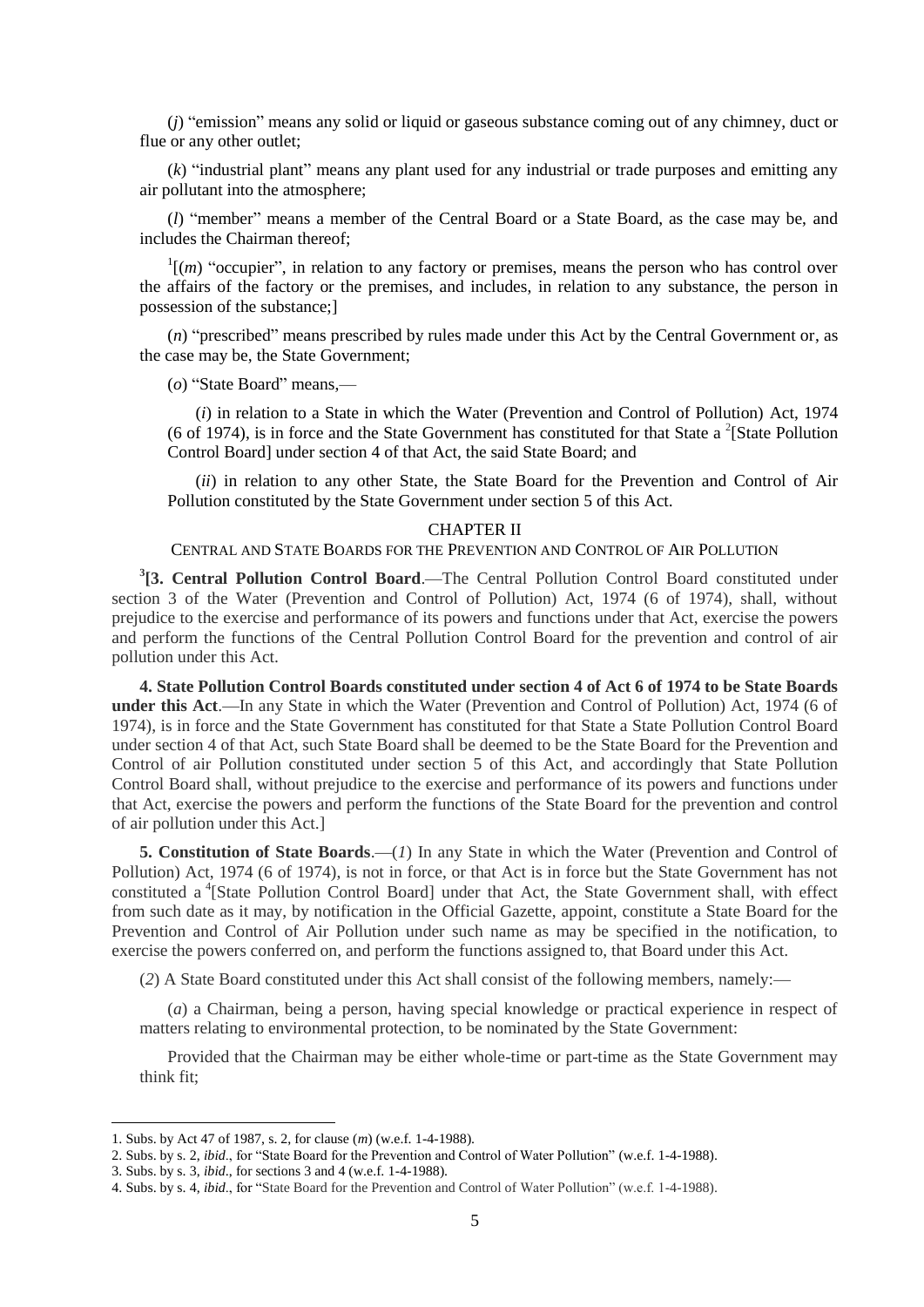(*b*) such number of officials, not exceeding five, as the State Government may think fit, to be nominated by the State Government to represent that Government;

(*c*) such number of persons, not exceeding five, as the State Government may think fit, to be nominated by the State Government from amongst the members of the local authorities functioning within the State;

(*d*) such number of non-officials, not exceeding three, as the State Government may think fit, to be nominated by the State Government to represent the interest of agriculture, fishery or industry or trade or labour or any other interest, which, in the opinion of that Government, ought to be represented;

(*e*) two persons to represent the companies or corporations owned, controlled or managed by the State Government, to be nominated by that Government;

 $I(f)$  a full-time member-secretary having such qualifications knowledge and experience of scientific, engineering or management aspects of pollution control as may be prescribed, to be appointed by the State Government:]

Provided that the State Government shall ensure that not less than two of the members are persons having special knowledge or practical experience in respect of matters relating to the improvement of the quality of air or the prevention, control or abatement of air pollution.

(*3*) Every State Board constituted under this Act shall be a body corporate with the name specified by the State Government in the notification issued under sub-section (*1*), having perpetual succession and a common seal with power, subject to the provisions of this Act, to acquire and dispose of property and to contract, and may by the said name sue or be sued.

**6. Central Board to exercise the powers and perform the functions of a State Board in the Union territories**.—No State Board shall be constituted for a Union territory and in relation to a Union territory, the Central Board shall exercise the powers and perform the functions of a State Board under this Act for that Union territory:

Provided that in relation to any Union territory the Central Board may delegate all or any of its powers and functions under this section to such person or body of persons as the Central Government may specify.

**7. Terms and conditions of service of members**.—(*1*) Save as otherwise provided by or under this Act, a member of a State Board constituted under this Act, other than the member-secretary, shall hold office for a term of three years from the date on which his nomination is notified in the Official Gazette:

Provided that a member shall, notwithstanding the expiration of his term, continue to hold office until his successor enters upon his office.

(*2*) The terms of office of a member of a State Board constituted under this Act and nominated under clause (*b*) or clause (*e*) of sub-section (*2*) of section 5 shall come to an end as soon as he ceases to hold the office under the State Government or, as the case may be, the company or corporation owned, controlled or managed by the State Government, by virtue of which he was nominated.

(*3*) A member of a State Board constituted under this Act, other than the member-secretary, may at any time resign his office by writing under his hand addressed,—

(*a*) in the case of the Chairman, to the State Government; and

(*b*) in any other case, to the Chairman of the State Board,

and the seat of the Chairman or such other member shall thereupon become vacant.

(*4*) A member of a State Board constituted under this Act, other than the member-secretary, shall be deemed to have vacated his seat, if he is absent without reason, sufficient in the opinion of the State Board, from three consecutive meetings of the State Board or where he is nominated under clause (*c*) of sub-section (*2*) of section 5, he ceases to be a member of the local authority and such vacation of seat

<sup>1.</sup> Subs. by Act 47 of 1987, s. 4, for clause (*f*) (w.e.f. 1-4-1988).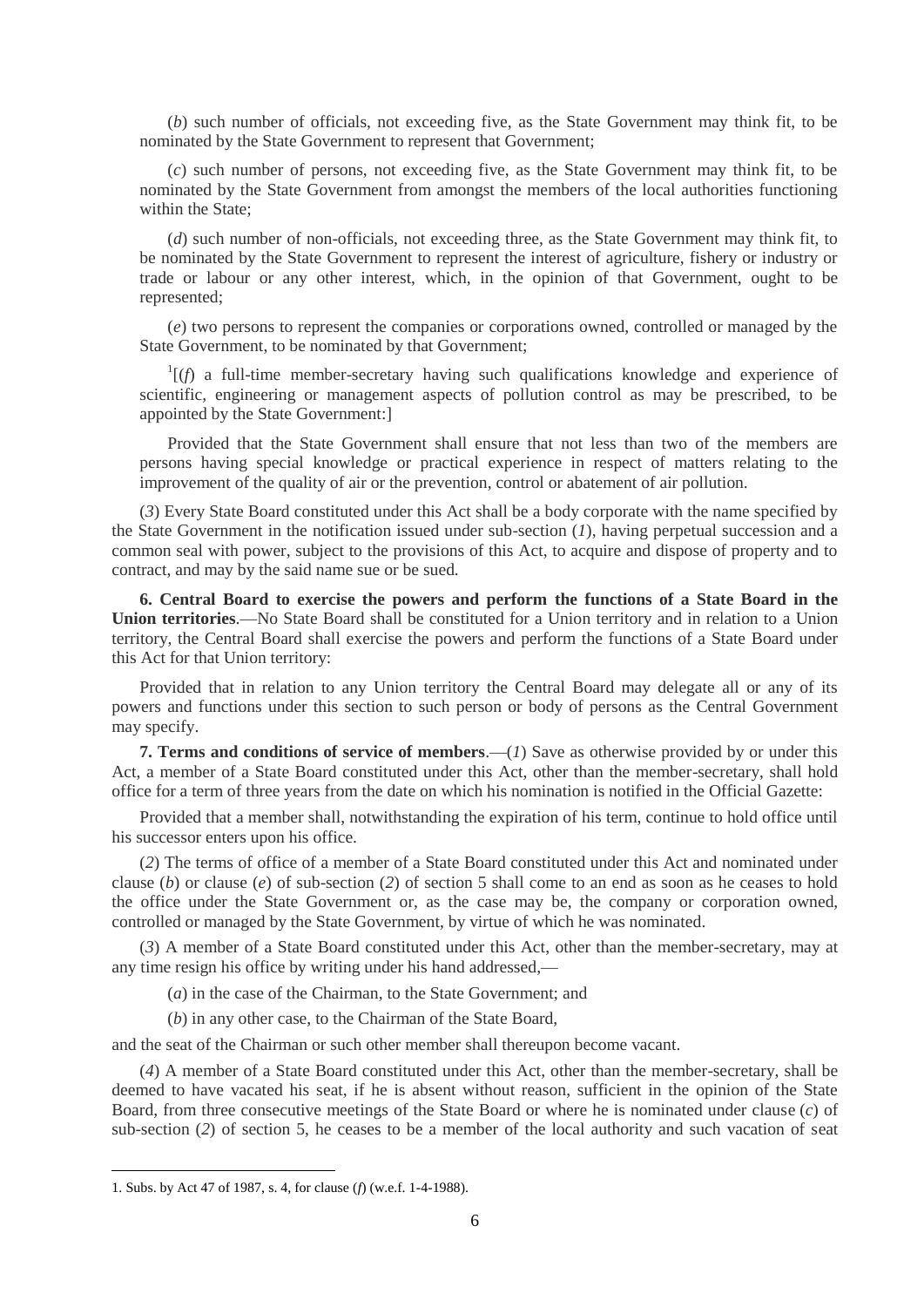shall, in either case, take effect from such date as the State Government may, by notification in the Official Gazette, specify.

(*5*) A casual vacancy in a State Board constituted under this Act shall be filled by a fresh nomination and the person nominated to fill the vacancy shall hold office only for the remainder of the term for which the member whose place he takes was nominated.

 $(6)$  A member of a State Board constituted under this Act shall be eligible for re-nomination  $1***$ 

(*7*) The other terms and conditions of service of the Chairman and other members (except the member-secretary) of a State Board constituted under this Act shall be such as may be prescribed.

**8. Disqualifications**.—(*1*) No person shall be a member of a State Board constituted under this Act, who—

(*a*) is, or at any time has been, adjudged insolvent, or

(*b*) is of unsound mind and has been so declared by a competent court, or

(*c*) is, or has been, convicted of an offence which, in the opinion of the State Government, involves moral turpitude, or

(*d*) is, or at any time has been, convicted of an offence under this Act, or

(*e*) has directly or indirectly by himself on by any partner, any share or interest in any Firm or company carrying on the business of manufacture, sale, or hire of machinery, industrial plant, control equipment or any other apparatus for the improvement of the quality of air or for the prevention, control or abatement of air pollution, or

(*f*) is a director or a secretary, manager or other salaried officer or employee of any company or firm having any contract with the Board, or with the Government constituting the Board or with a local authority in the State, or with a company or corporation owned, controlled or managed by the Government, for the carrying out of programmes for the improvement of the quality of air or for the prevention, control or abatement of air pollution, or

(*g*) has so abused, in the opinion of the State Government, his position as a member, as to render his continuance on the State Board detrimental to the interest of the general public.

(*2*) The State Government shall, by order in writing, remove any member who is, or has become, subject to any disqualification mentioned in sub-section (*1*).

Provided that no order of removal shall be made by the State Government under this section unless the member concerned has been given a reasonable opportunity of showing cause against the same.

(*3*) Notwithstanding anything contained in sub-section (*1*) or sub-section (*6*) of section 7, a member who has been removed under this section shall not be eligible to continue to hold office until his successor enters upon his office, or, as the case may be, for re-nomination as a member.

**9. Vacation of seats by members**.—If a member of a State Board constituted under this Act becomes subject to any of the disqualifications specified in section 8, his seat shall become vacant.

**10. Meetings of Board**.—(*1*) For the purposes of this Act, a Board shall meet at least once in every three months and shall observe such rules of procedure in regard to the transaction of business at its meetings as may be prescribed:

Provided that if, in the opinion of the Chairman, any business of an urgent nature is to be transacted, he may convene a meeting of the Board at such time as he thinks fit for the aforesaid purpose.

(*2*) Copies of minutes of the meetings under sub-section (*1*) shall be forwarded to the Central Board and to the State Government concerned.

<sup>1.</sup> The words "but not for more than two terms" omitted by Act 47 of 1987, s. 5 (w.e.f. 1-4-1988).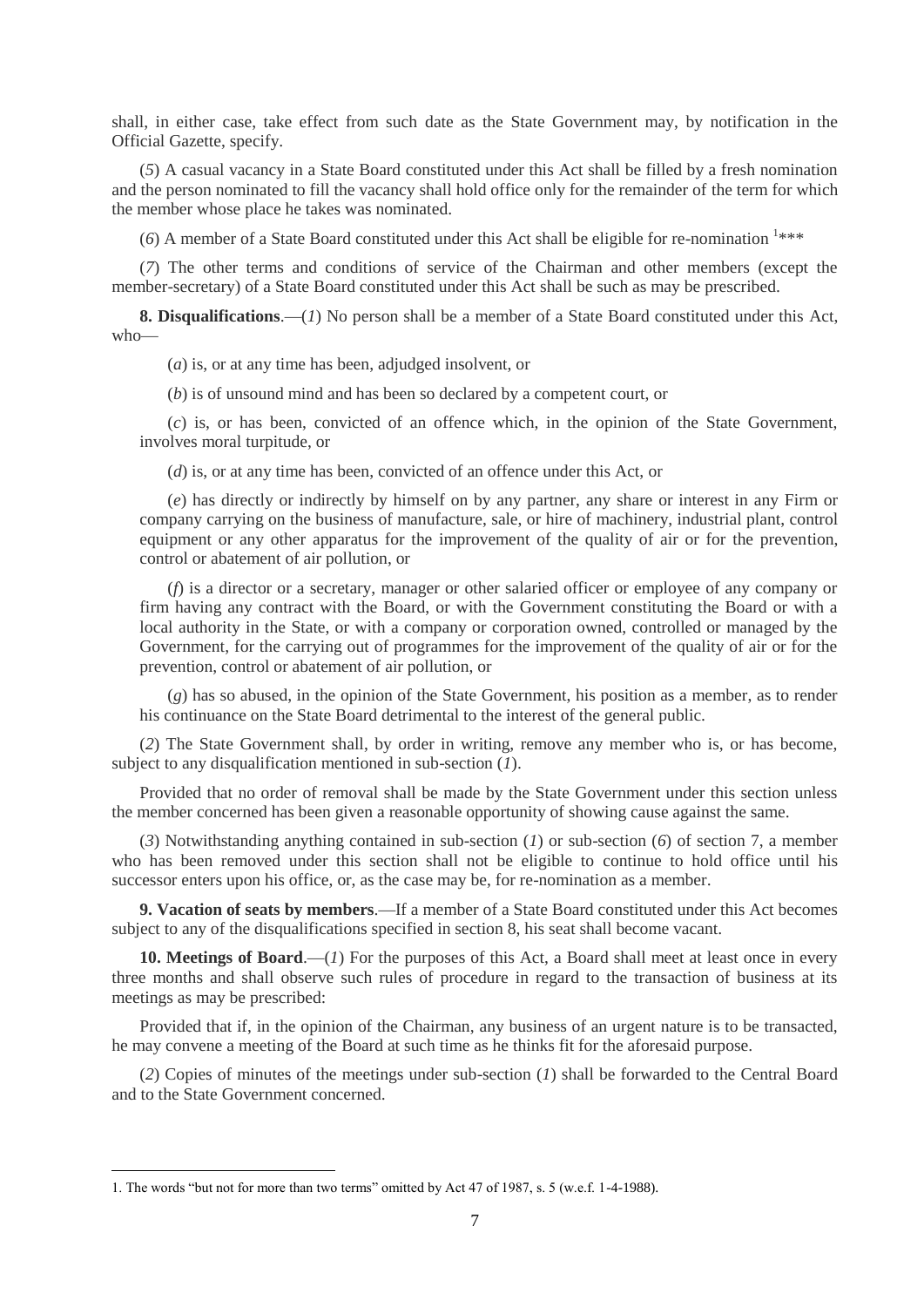**11. Constitution of committees.**—(*1*) A Board may constitute as many committees consisting wholly of members or partly of members and partly of other persons and for such purpose or purposes as it may think fit.

(*2*) A committee constituted under this section shall meet at such time and at such place, and shall observe such rules of procedure in regard to the transaction of business at its meetings, as may be prescribed.

(*3*) The members of a committee other than the members of the Board shall be paid such fees and allowances, for attending its meetings and for attending to any other work of the Board as may be prescribed.

**12. Temporary association of persons with Board for particular purpose.—(***1***) A Board may** associate with itself in such manner, and for such purposes, as may be prescribed, any person whose assistance or advice it may desire to obtain in performing any of its functions under this Act.

(*2*) A person associated with the Board under sub-section (*1*) for any purpose shall have a right to take part in the discussions of the Board relevant to that purpose, but shall not have a right to vote at a meeting of the Board and shall not be a member of the Board for any other purpose.

(*3*) A person associated with a Board under sub-section (*1*) shall be entitled to receive such fees and allowances as may be prescribed.

**13. Vacancy in Board not to invalidate acts or proceedings**.—No act or proceeding of a Board or any committee thereof shall be called in question on the ground merely of the existence of any vacancy in, or any defect in the constitution of, the Board or such committee, as the case may be.

**14. Member-secretary and officers and other employees of State Boards**.—(*1*) The terms and conditions of service of the member-secretary of a State Board constituted under this Act shall be such as may be prescribed.

 $\frac{1}{2}$  (2) The member-secretary of a State Board, whether constituted under this Act or not, shall exercise such powers and perform such duties as may be prescribed, or as may, from time to time, be delegated to him by the State Board or its Chairman.]

(*3*) subject to such rules as may be made by the State Government in this behalf, a State Board, whether constituted under this Act or not, may appoint such officers and other employees as it considers necessary for the efficient performance of its functions under this Act.

(*4*) The method of appointment, the conditions of service and the scales of pay of the officers (other than the member-secretary) and other employees of a State Board appointed under sub-section (*3*) shall be such as may be determined by regulations made by the State Board under this Act.

(*5*) Subject to such conditions as may be prescribed, a State Board constituted under this Act may from time to time appoint any qualified person to be a consultant to the Board and pay him such salary and allowances or fees, as it thinks fit.

**15. Delegation of powers**.—A State Board may, by general or special order, delegate to the Chairman or the member-secretary or any other officer of the Board subject to such conditions and limitations, if any, as may be specified in the order, such of its powers and functions under this Act as it may deem necessary.

### CHAPTER III

### POWERS AND FUNCTIONS OF BOARDS

**16. Functions of Central Board**.—(*1*) Subject to the provisions of this Act, and without prejudice to the performance, of its functions under the Water (Prevention and Control of Pollution) Act, 1974 (6 of 1974), the main functions of the Central Board shall be to improve the quality of air and to prevent, control or abate air pollution in the country.

<sup>1.</sup> Subs. by Act 47 of 1987, s. 6, for sub-section (2) (w.e.f. 1-4-1988).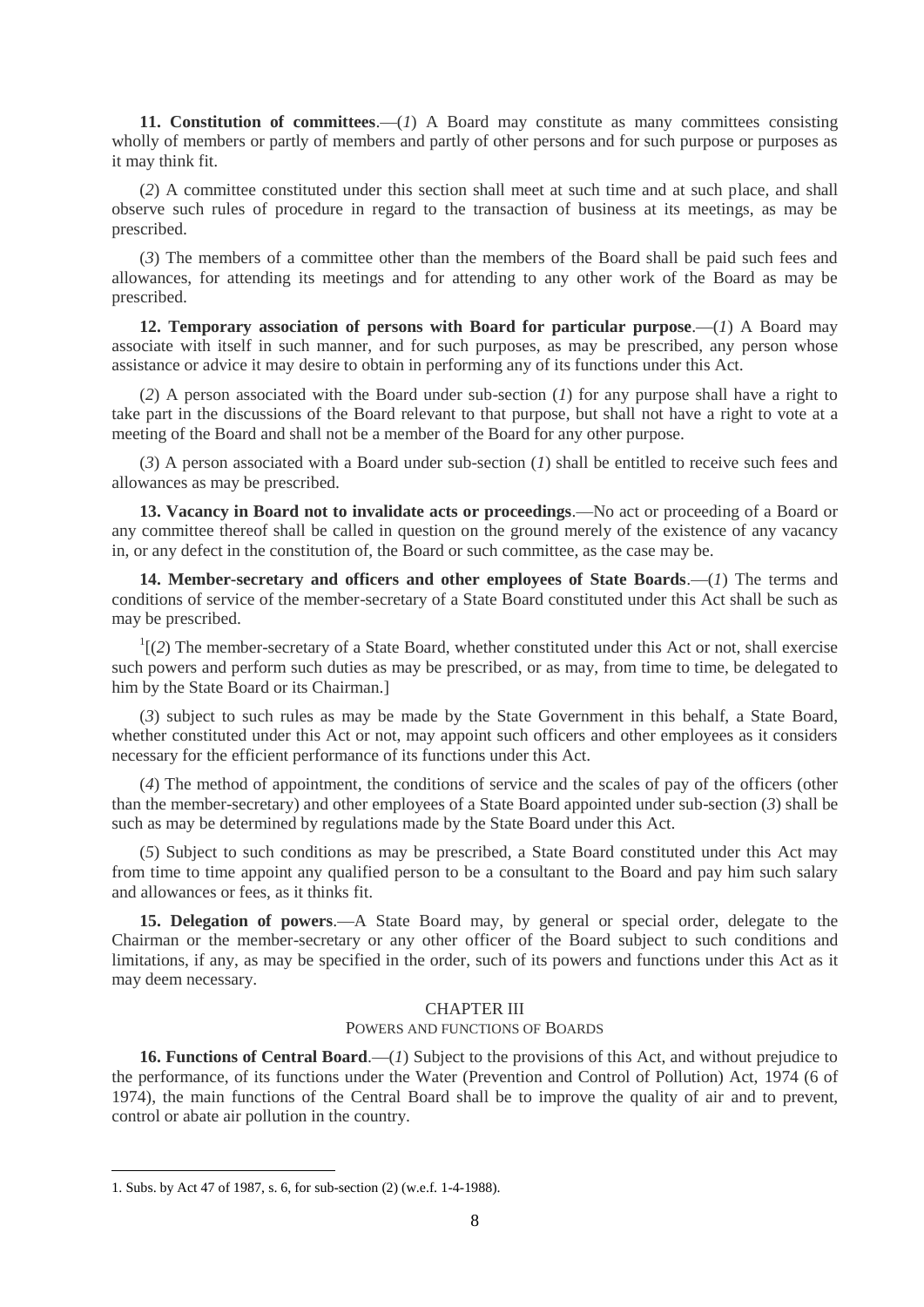(*2*) In particular and without prejudice to the generality of the foregoing functions, the Central Board may—

(*a*) advise the Central Government on any matter concerning the improvement of the quality of air and the prevention, control or abatement of air pollution;

(*b*) plan and cause to be executed a nation-wide programme for the prevention, control or abatement of air pollution;

(*c*) co-ordinate the activities of the State and resolve disputes among them;

(*d*) provide technical assistance and guidance to the State Boards, carry out and sponsor investigations and research relating to problems of air pollution and prevention, control or abatement of air pollution;

 $1[(dd)$  perform such of the functions of any State Board as may be specified in and order made under sub-section (*2*) of section 18;]

(*e*) plan and organise the training of persons engaged or to be engaged in programmes for the prevention, control or abatement of air pollution on such terms and conditions as the Central Board may specify;

(*f*) organise through mass media a comprehensive programme regarding the prevention, control or abatement of air pollution;

(*g*) collect, compile and publish technical and statistical data relating to air pollution and the measures devised for its effective prevention, control or abatement and prepare manuals, codes or guides relating to prevention, control or abatement of air pollution;

(*h*) lay down standards for the quality of air;

(*i*) collect and disseminate information in respect of matters relating to air pollution;

(*j*) perform such other functions as may be prescribed.

(*3*) The Central Board may establish or recognise a laboratory or laboratories to enable the Central Board to perform its functions under this section efficiently.

(*4*) The Central Board may—

(*a*) delegate any of its functions under this Act generally or specially to any of the committees appointed by it;

(*b*) do such other things and perform such other acts as it may think necessary for the proper discharge of its functions and generally for the purpose of carrying into effect the purposes of this Act.

**17. Functions of State Boards**.—(*1*) Subject to the provisions of this Act, and without prejudice to the performance of its functions, if any, under the Water (Prevention and Control of Pollution) Act, 1974 (Act 6 of 1974), the functions of a State Board shall be—

(*a*) to plan a comprehensive programme for the prevention, control or abatement of air pollution and to secure the execution thereof;

(*b*) to advise the State Government on any matter concerning the prevention, control or abatement of air pollution;

(*c*) to collect and disseminate information relating to air pollution;

(*d*) to collaborate with the Central Board in organising the training of persons engaged or to be engaged in programmes relating to prevention, control or abatement of air pollution and to organise mass-education programme relating thereto;

<sup>1.</sup> Ins. by Act 47 of 1987, s. 7 (w.e.f. 1-4-1988).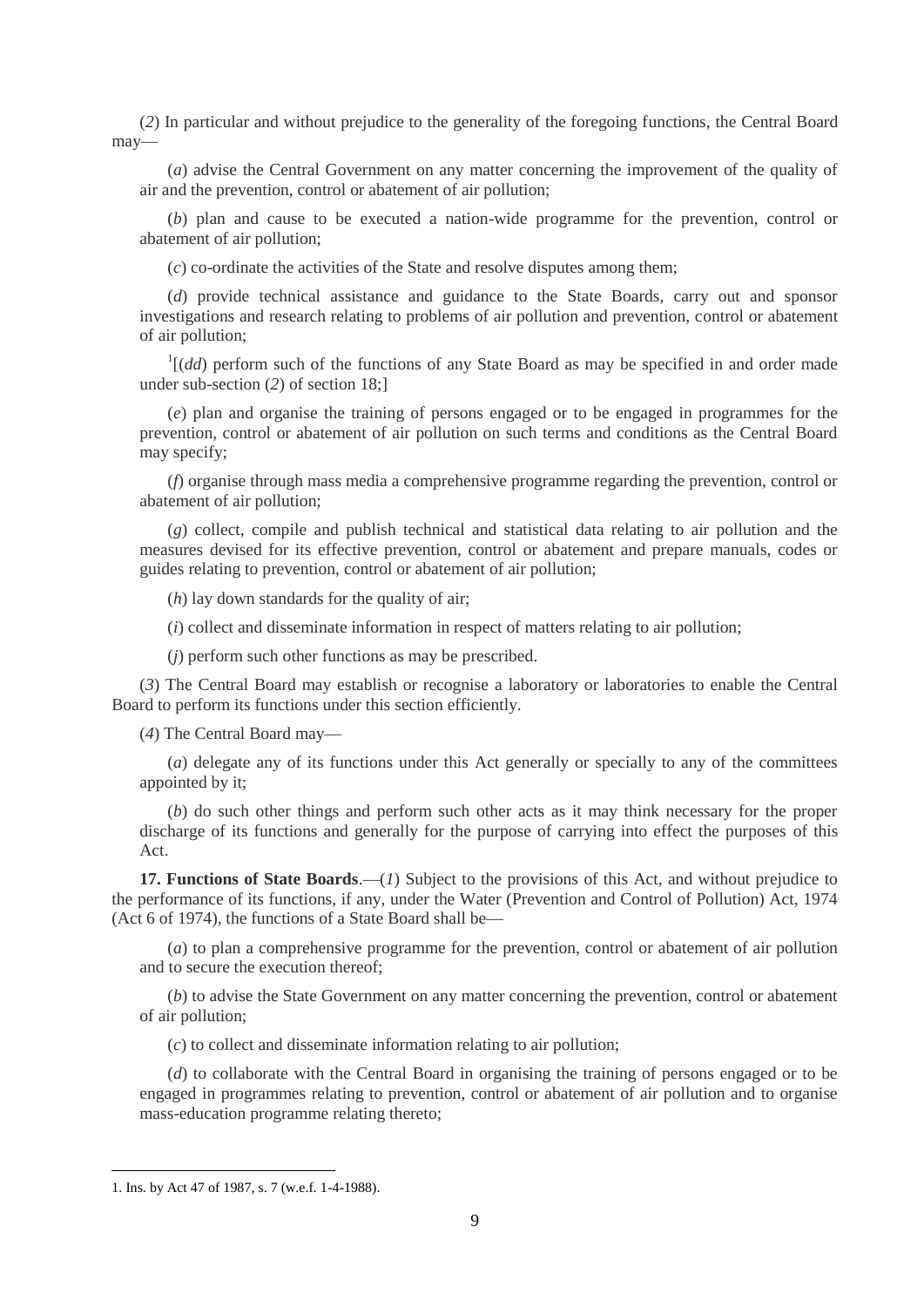(*e*) to inspect, at all reasonable times, any control equipment, industrial plant or manufacturing process and to give, by order, such directions to such persons as it may consider necessary to take steps for the prevention, control or abatement of air pollution;

(*f*) to inspect air pollution control areas at such intervals as it may think necessary, assess the quality of air therein and take steps for the prevention, control or abatement of air pollution in such areas;

(*g*) to lay down, in consultation with the Central Board and having regard to the standards for the quality of air laid down by the Central Board, standards for emission of air pollutants into the atmosphere from industrial plants and automobiles or for the discharge of any air pollutant into the atmosphere from any other source whatsoever not being a ship or an aircraft:

Provided that different standards for emission may be laid down under this clause for different industrial plants having regard to the quantity and composition of emission of air pollutants into the atmosphere from such industrial plants;

(*h*) to advise the State Government with respect to the suitability of any premises or location for carrying on any industry which is likely to cause air pollution;

(*i*) to Perform such other functions as may be prescribed or as may, from time to time, be entrusted to it by the Central Board or the State Government;

(*j*) to do such other things and to perform such other acts as it may think necessary for the proper discharge of its functions and generally for the purpose of carrying into effect the purposes of this Act.

(*2*) A State Board may establish or recognise a laboratory or laboratories to enable the State Board to perform its functions under this section efficiently.

**18. Power to give directions.**  $-1$ [(*1*)] In the performance of its functions under this Act—

(*a*) the Central Board shall be bound by such directions in writing as the Central Government may give to it; and

(*b*) every State Board shall be bound by such directions in writing as the Central Board or the State Government may give to it:

Provided that where a direction given by the State Government is inconsistent with the direction given by the Central Board, the matter shall be referred to the Central Government for its decision.

 $2^{2}$ [(2) Where the Central Government is of the opinion that any State Board has defaulted in complying with any directions given by the Central Board under sub-section (*1*) and as a result of such default a grave emergency has arisen and it is necessary or expedient so to do in the public interest, it may, by order, direct the Central Board to perform any of the functions of the State Board in relation to such area, for such period and for such purposes, as may be specified in the order.

(*3*) Where the Central Board performs any of the functions of the State Board in pursuance of a direction under sub-section (*2*), the expenses, if any, incurred by the Central Board with respect to the performance of such functions may, if the State Board is empowered to recover such expenses, be recovered by the Central Board with interest (at such reasonable rate as the Central Government may, by order, fix) from the date when a demand for such expenses is made until it is paid from the person or persons concerned as arrears of land revenue or of public demand.

(*4*) For the removal of doubts, it is hereby declared that any directions to perform the functions of any State Board given under sub-section (*2*) in respect of any area would not preclude the State Board from performing such functions in any other area in the State or any of its other functions' in that area.]

1

<sup>1.</sup> Section 18 renumbered as sub-section (*1*) thereof by Act 47 of 1987, s. 8 (w.e.f. 1-4-1988).

<sup>2.</sup> Ins. by s. 8, *ibid*. (w.e.f. 1-4-1988).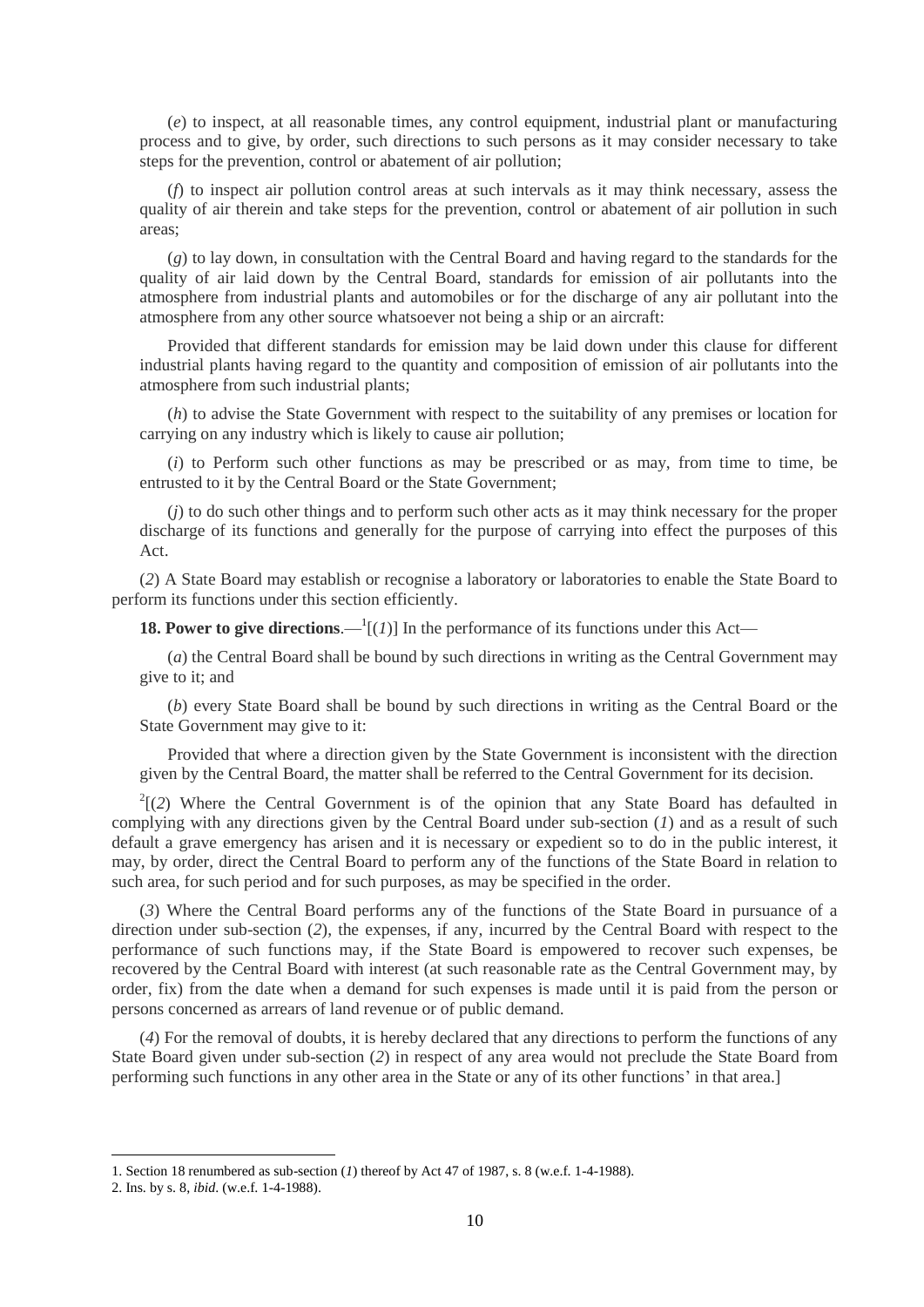#### CHAPTER IV

## PREVENTION AND CONTROL OF AIR POLLUTION

**19. Power to declare air pollution control areas**.—(*1*) The State Government may, after consultation with the State Board, by notification in the Official Gazette declare in such manner as may be prescribed, any area or areas within the State as air pollution control area or areas for the purposes of this Act.

(*2*) The State Government may, after consultation with the State Board, by notification in the Official Gazette,—

(*a*) alter any air pollution control area whether by way of extension or reduction;

(*b*) declare a new air pollution control area in which may be merged one or more existing air pollution control areas or any part or parts thereof.

(*3*) If the State Government, after consultation with the State Board, is of opinion that the use of any fuel, other than an approved fuel, in any air pollution control area or part thereof, may cause or is likely to cause air pollution, it may, by notification in the Official Gazette, prohibit the use of such fuel in such area or part thereof with effect from such date (being not less than three months from the date of publication of the notification) as may be specified in the notification.

(*4*) The State Government may, after consultation with the State Board, by notification in the Official Gazette, direct that with effect from such date as may be specified therein, no appliance, other than an approved appliance, shall be used in the premises situated in an air pollution control area:

Provided that different dates may be specified for different parts of an air pollution control area or for the use of different appliances.

(*5*) If the State Government, after consultation with the State Board, is of opinion that the burning of any material (not being fuel) in any air pollution control area or part thereof may cause or is likely to cause air pollution, it may, by notification in the Official Gazette, prohibit the burning of such material in such area or part thereof.

**20. Power to give instructions for ensuring standards for emission from automobiles**.—With a view to ensuring that the standards for emission of air pollutants from automobiles laid down by the State Board under clause (*g*) of sub-section (*1*) of section 17 are complied with, the State Government shall, in consultation with the State Board, give such instructions as may be deemed necessary to the concerned authority in charge of registration of motor vehicles under the Motor Vehicles Act, 1939 (4 of 1939), and such authority shall, notwithstanding anything contained in that Act or the rules made thereunder be bound to comply with such instructions.

**21. Restrictions on use of certain industrial plants.**  $\frac{1}{I}(I)$  **Subject to the provisions of this section,** no person shall, without the previous consent of the State Board, establish or operate any industrial plant in an air pollution control area:

Provided that a person operating any industrial plant in any air pollution control area immediately before the commencement of section 9 of the Air (Prevention and Control of Pollution) Amendment Act, 1987, for which no consent was necessary prior to such commencement, may continue to do so for a period of three months from such commencement or, if he has made an application for such consent within the said period of three months, till the disposal of such application.]

(*2*) An application for consent of the State Board under sub-section (*1*) shall be accompanied by such fees as may be prescribed and shall be made in the prescribed form and shall contain the particulars of the industrial plant and such other particulars as may be prescribed:

Provided that where any person, immediately before the declaration of any area as an air pollution control area, operates in such area any industrial plant, <sup>2\*\*\*</sup>such person shall make the application under this sub-section within such period (being not less than three months from the date of such declaration) as

1

<sup>1.</sup> Subs. by Act 47 of 1987, s. 9, for sub-section (*1*) (w.e.f. 1-4-1988).

<sup>2.</sup> The words "for the purpose of any industry specified in the Schedule" omitted by s. 9, *ibid*. (w.e.f. 1-4-1988).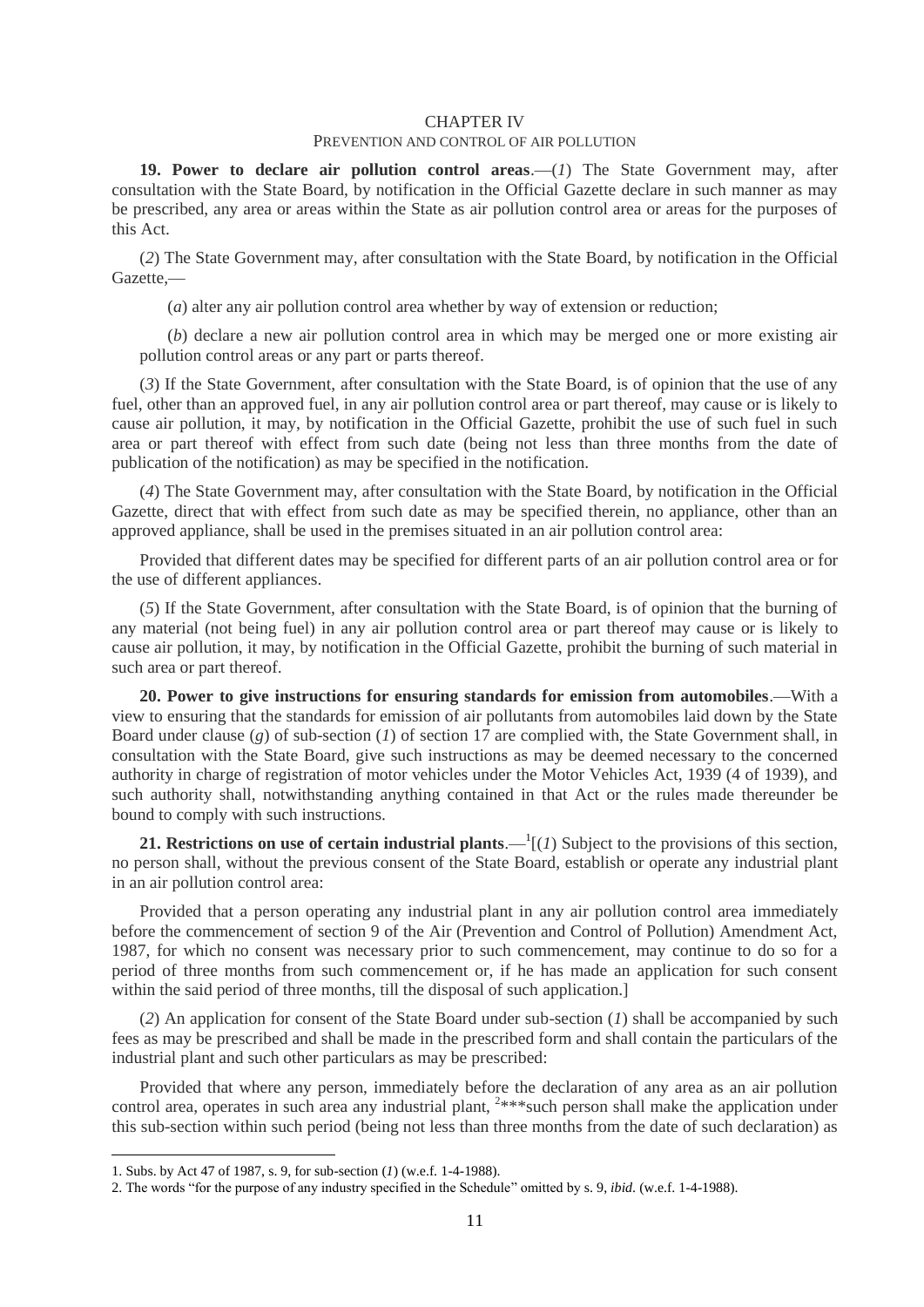may be prescribed and where such person makes such application, he shall be deemed to be operating such industrial plant with the consent of the State Board until the consent applied for has been refused.

(*3*) The State Board may make such inquiry as it may deem fit in respect of the application for consent referred to in sub-section (*1*) and in making any such inquiry, shall follow such procedure as may be prescribed.

(*4*) Within a period of four months after the receipt of the application for consent referred to in sub-section  $(1)$ , the State Board shall, by order in writing, <sup>1</sup>[and for reasons to be recorded in the order, grant the consent applied for subject to such conditions and for such period as may be specified in the order, or refuse such consent]:

<sup>2</sup>[Provided that it shall be open to the State Board to cancel such consent before the expiry of the period for which it is granted or refuse further consent after such expiry if the conditions subject to which such consent has been granted are not fulfilled:

Provided further that before cancelling a consent or refusing a further consent under the first provision, a reasonable opportunity of being heard shall be given to the person concerned.]

(*5*) Every person to whom consent has been granted by the State Board under sub-section (*4*), shall comply with the following conditions, namely:—

(*i*) the control equipment of such specifications as the State Board may approve in this behalf shall be installed and operated in the premises where the industry is carried on or proposed to be carried on;

(*ii*) the existing control equipment, if any, shall be altered or replaced in accordance with the directions of the State Board;

(*iii*) the control equipment referred to in clause (*i*) or clause (*ii*) shall be kept at all times in good running condition;

(*iv*) chimney, wherever necessary, of such specifications as the State Board may approve in this behalf shall be erected or re-erected in such premises; and

(*v*) such other conditions as the State Board, may specify in this behalf; and

(*vi*) the conditions referred to in clauses (*i*), (*ii*) and (*iv*) shall be complied with within such period as the State Board may specify in this behalf:

Provided that in the case of a person operating any industrial plant  $3***$  in an air pollution control area immediately before the date of declaration of such area as an air pollution control area, the period so specified shall not be less than six months:

Provided further that—

(*a*) after the installation of any control equipment in accordance with the specifications under clause (*i*), or

(*b*) after the alteration or replacement of any control equipment in accordance with the directions of the State Board under clause (*ii*), or

(*c*) after the erection or re-erection of any chimney under clause (*iv*),

no control equipment or chimney shall be altered or replaced or, as the case may be, erected or re-erected except with the previous approval of the State Board.

(*6*) If due to any technological improvement or otherwise the State Board is of opinion that all or any of the conditions referred to in sub-section (*5*) require or requires variation (including the change of any control equipment, either in whole or in part), the State Board shall, after giving the person to whom

<sup>1.</sup> Subs. by Act 47 of 1987, s. 9, for certain words (w.e.f. 1-4-1988).

<sup>2.</sup> Ins. by s. 9, *ibid*. (w.e.f. 1-4-1988).

<sup>3.</sup> The words "for the purpose of any industry specified in the Schedule" omitted by s. 9, *ibid*. (w.e.f. 1-4-1988).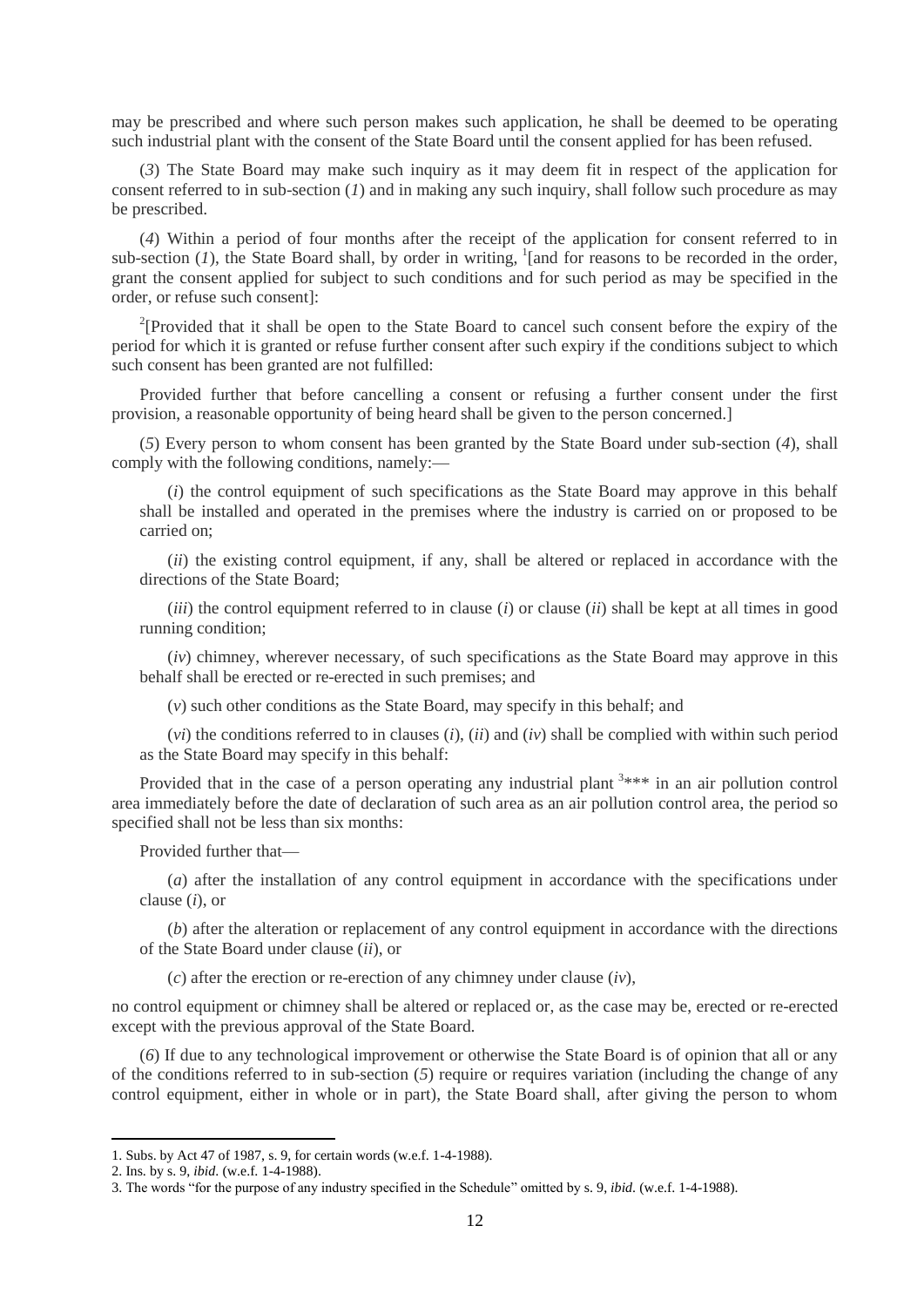consent has been granted an opportunity of being heard, vary all or any of such conditions and thereupon such person shall be bound to comply with the conditions as so varied.

(*7*) Where a person to whom consent has been granted by the State Board under sub-section (*4*) transfers his interest in the industry to any other person, such consent shall be deemed to have been granted to such other person and he shall be bound to comply with all the conditions subject to which it was granted as if the consent was granted to him originally.

**22. Persons carrying on industry, etc., not to allow emission of air pollutants in excess of the**  standard laid down by State Board.—No person <sup>1</sup>\*\*\*\* operating any industrial plant, in any air pollution control area shall discharge or cause or permit to be discharged the emission of any air pollutant in excess of the standards laid down by the State Board under clause (*g*) of sub-section (*1*) of section 17.

**2 [22A. Power of Board to make application to court for restraining person from causing air pollution.**— (*1*) Where it is apprehended by a Board that emission of any air pollutant, in excess of the standards laid down by the State Board under clause (*g*) of sub-section (*1*) of section 17, is likely to occur by reason of any person operating an industrial plant or otherwise in any air pollution control area, the Board may make an application to a court, not inferior to that of a Metropolitan Magistrate or a Judicial Magistrate of the first class for restraining such person from emitting such air pollutant.

(*2*) On receipt of the application under sub-section (*1*), the court may make such order as it deems fit.

(*3*) Where under sub-section (*2*), the court makes an order restraining any person from discharging or causing or permitting to be discharged the emission of any air pollutant, it may, in that order,—

(*a*) direct such person to desist from taking such action as is likely to cause emission;

(*b*) authorise the Board, if the direction under clause (*a*) is not complied with by the person to whom such direction is issued, to implement the direction in such manner as may be specified by the court.

(*4*) All expenses incurred by the Board in implementing the directions of the court under clause (*b*) of sub-section (*3*) shall be recoverable from the person concerned as arrears of land revenue or of public demand.]

**23. Furnishing of information to State Board and other agencies in certain cases**.—(*1*) Where in any <sup>3\*\*\*</sup> area the emission of any air pollutant into the atmosphere in excess of the standards laid down by the State Board occurs or is apprehended to occur due to accident or other unforeseen act or event, the person in charge of the premises from where such emission occurs or is apprehended to occur shall forthwith intimate the fact of such occurrence or the apprehension of such occurrence to the State Board and to such authorities or agencies as may be prescribed.

(*2*) On receipt of information with respect to the fact or the apprehension of any occurrence of the nature referred to in sub-section (*1*), whether through intimation under that sub-section or otherwise, the State Board and the authorities or agencies shall, as early as practicable, cause such remedial measure to be taken as are necessary to mitigate the emission of such air pollutants.

(*3*) Expenses, if any, incurred by the State Board, authority or agency with respect to the remedial measures referred to in sub-section (*2*) together with interest (at such reasonable rate, as the State Government may, by order, fix) from the date when a demand for the expenses is made until it is paid, may be recovered by that Board, authority or agency from the person concerned, as arrears of land revenue, or of public demand.

24. Power of entry and inspection.—(*1*) Subject to the provisions of this section, any person empowered by a State Board in this behalf shall have a right to enter, at all reasonable times with such assistance as he considers necessary, any place—

(*a*) for the purpose of performing any of the functions of the State Board entrusted to him;

<sup>1.</sup> The words "carrying on any industry specified in the Schedule or" omitted by Act 47 of 1987, s. 10 (w.e.f. 1-4-1988).

<sup>2.</sup> Ins. by s. 11, *ibid*. (w.e.f. 1-4-1988).

<sup>3.</sup> The words "air pollution control" omitted by s. 12, *ibid*. (w.e.f. 1-4-1988).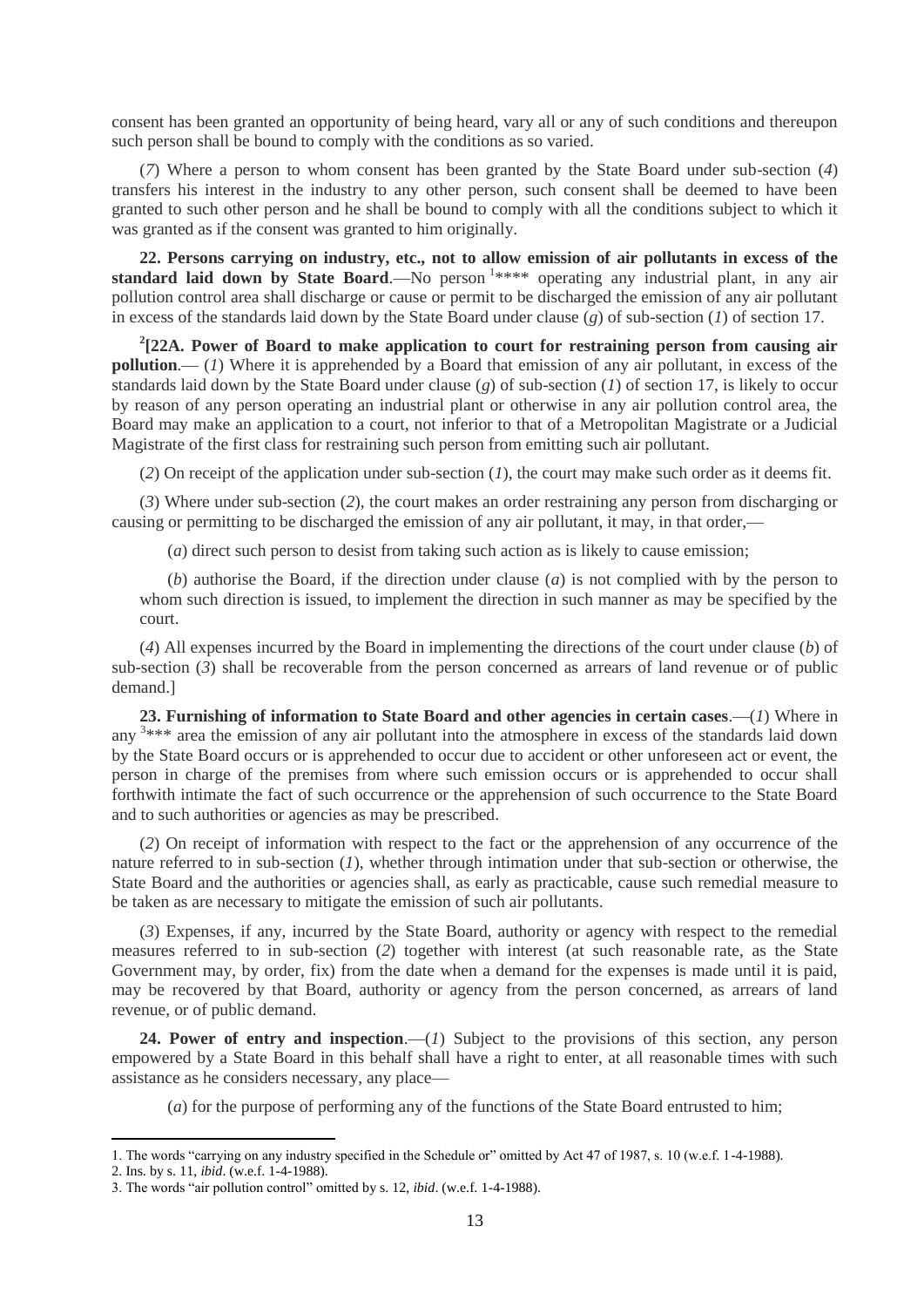(*b*) for the purpose of determining whether and if so in what manner, any such functions are to be performed or whether any provisions of this Act or the rules made thereunder or any notice, order, direction or authorisation served, made, given or granted under this Act is being or has been complied with;

(*c*) for the purpose of examining and testing any control equipment, industrial plant, record, register, document or any other material object or for conducting a search of any place in which he has reason to believe that an offence under this Act or the rules made thereunder has been or is being or is about to be committed and for seizing any such control equipment, industrial plant, record, register, document or other material object if he has reasons to believe that it may furnish evidence of the commission of an offence punishable under this Act or the rules made thereunder.

(2) Every person <sup>1\*\*\*</sup> operating any control equipment or any industrial plant, in an air pollution control area shall be bound to render all assistance to the person empowered by the State Board under sub-section (*1*) for carrying out the functions under that sub-section and if he fails to do so without any reasonable cause or excuse, he shall be guilty of an offence under this Act.

(*3*) If any person willfully delays or obstructs any person empowered by the State Board under sub-section  $(I)$  in the discharge of his duties, he shall be guilty of an offence under this Act.

(*4*) The provisions of the Code of Criminal Procedure, 1973 (2 of 1974), or, in relation to the State of Jammu and Kashmir, or any area, in which that Code is not in force, the provisions of any corresponding law in force in that State or area, shall, so far as may be, apply to any search or seizure under this section as they apply to any search or seizure made under the authority of a warrant issued under section 94 of the said Code or, as the case may be, under the corresponding provisions of the said law.

**25. Power to obtain information**.—For the purposes of carrying out the functions entrusted to it, the State Board or any officer empowered by it in that behalf may call for any information (including information regarding the types of air pollutants emitted into the atmosphere and the level of the emission of such air pollutants) from the occupier or any other person carrying on any industry or operating any control equipment or industrial plant and for the purpose of verifying the correctness of such information, the State Board or such officer shall have the right to inspect the premises where such industry, control equipment or industrial plant is being carried on or operated.

**26. Power to take samples of air or emission and procedure to be followed in connection therewith**.—(*1*) A State Board or any officer empowered by it in this behalf shall have power to take, for the purpose of analysis, samples of air or emission from any chimney, flue or duct or any other outlet in such manner as may be prescribed.

(*2*) The result of any analysis of a sample of emission taken under sub-section (*1*) shall not be admissible in evidence in any legal proceeding unless the provisions of sub-sections (*3*) and (*4*) are complied with.

(*3*) Subject to the provisions of sub-section (*4*), when a sample of emission is taken for analysis under sub-section  $(1)$ , the person taking the sample shall—

(*a*) serve on the occupier or his agent, a notice, then and there, in such form as may be prescribed, of his intention to have it so analysed;

(*b*) in the presence of the occupier or his agent, collect a sample of emission for analysis;

(*c*) cause the sample to be placed in a container or containers which shall be marked and sealed and shall also be signed both by the person taking the sample and the occupier or his agent;

(*d*) send, without delay, the container or containers to the laboratory established or recognised by the State Board under section 17 or, if a request in that behalf is made by the occupier or his agent when the notice is served on him under clause (*a*), to the laboratory established or specified under sub-section (*1*) of section 28.

1

<sup>1.</sup> The words "carrying on any industry specified in the Schedule and every person" omitted by Act 47 of 1987, s. 13 (w.e.f. 1-4-1988).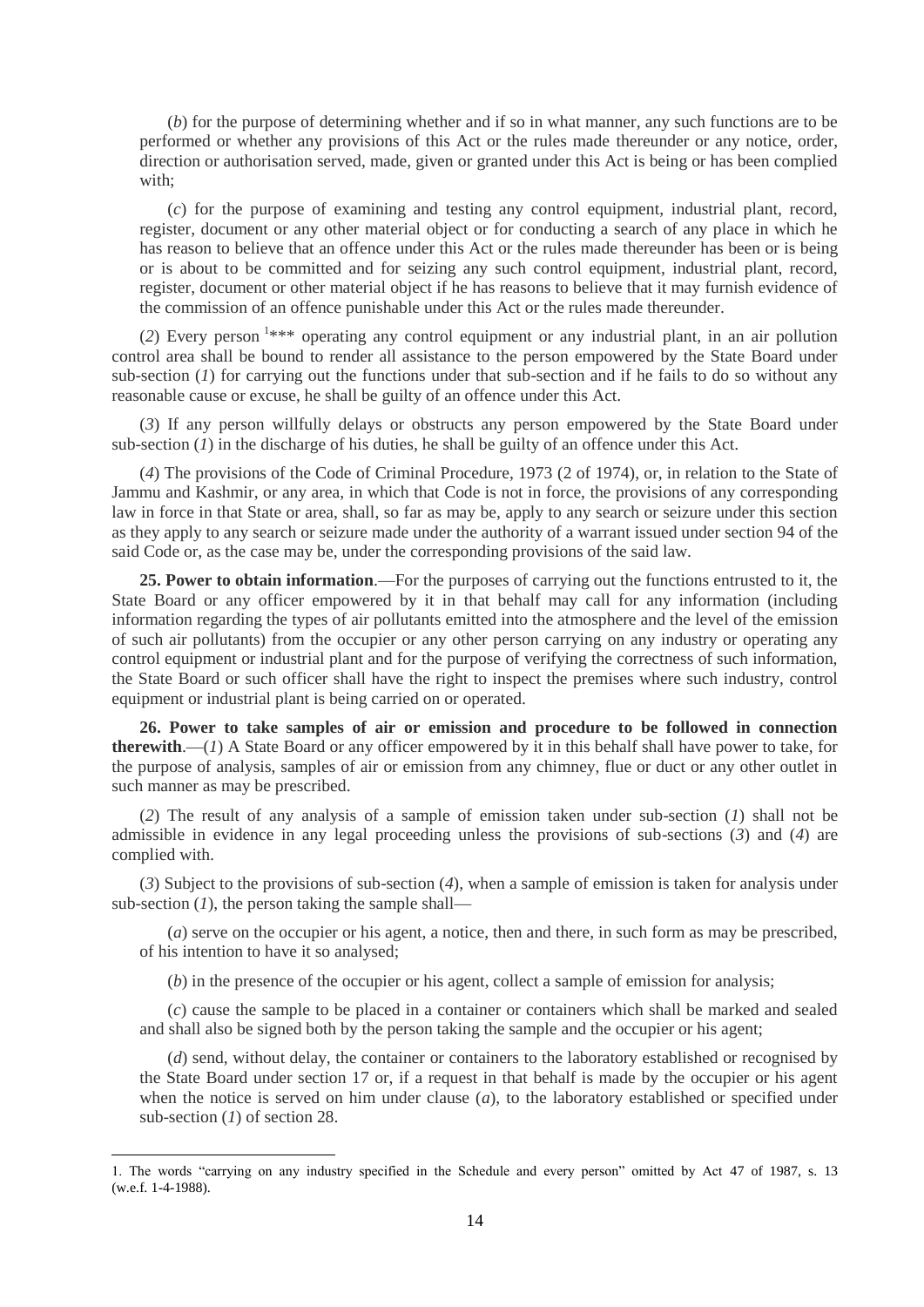(*4*) When a sample of emission is taken for analysis under sub-section (*1*) and the person taking the sample serves on the occupier or his agent, a notice under clause (*a*) of sub-section (*3*), then,—

(*a*) in a case where the occupier or his agent wilfully absents himself, the person taking the sample shall collect the sample of emission for analysis to be placed in a container or containers which shall be marked and sealed and shall also be signed by the person taking the sample, and

(*b*) in a case where the occupier or his agent is present at the time of taking the sample but refuses to sign the marked and sealed container or containers of the sample of emission as required under clause (*c*) of sub-section (*3*), the marked and sealed container or containers shall be signed by the person taking the sample,

and the container or containers shall be sent without delay by the person taking the sample for analysis to the laboratory established or specified under sub-section (*1*) of section 28 and such person shall inform the Government analyst appointed under sub-section (*1*) of section 29, in writing, about the wilful absence of the occupier or his agent, or, as the case may be, his refusal to sign the container or containers.

**27. Reports of the result of analysis on samples taken under section 26**.—(*1*) Where a sample of emission has been sent for analysis to the laboratory established or recognised by the State Board, the Board analyst appointed under sub-section (*2*) of section 29 shall analyse the sample and submit a report in the prescribed form of such analysis in triplicate to the State Board.

(*2*) On receipt of the report under sub-section (*1*), one copy of the report shall be sent by the State Board to the occupier or his agent referred to in section 26, another copy shall be preserved for production before the court in case any legal proceedings are taken against him and the other copy shall be kept by the State Board.

(*3*) Where a sample has been sent for analysis under clause of sub-section (*3*) or sub-section (*4*) of section 26 to any laboratory mentioned therein, the Government analyst referred to in the said sub-section (*4*) shall analyse the sample and submit a report in the prescribed form of the result of the analysis in triplicate to the State Board which shall comply with the provisions of sub-section (*2*).

(*4*) Any cost incurred in getting any sample analysed at the request of the occupier or his agent as provided in clause (*d*) of sub-section (*3*) of section 26 or when he wilfully absents himself or refuses to sign the marked and sealed container or containers of sample of emission under sub-section (*4*) of that section, shall be payable by such occupier or his agent and in case of default the same shall be recoverable from him as arrears of land revenue or of public demand.

**28. State Air Laboratory**.—(*1*) The State Government may, by notification in the Official Gazette, —

(*a*) establish one or more State Air Laboratories; or

(*b*) specify one or more laboratories or institutes as State Air Laboratories to carry out the functions entrusted to the State Air Laboratory under this Act.

(*2*) The State Government may, after consultation with the State Board, make rules prescribing—

(*a*) the functions of the State Air Laboratory;

(*b*) the procedure for the submission to the said Laboratory of samples of air or emission for analysis or tests, the form of the Laboratory's report thereon and the fees payable in respect of such report;

(*c*) such other matters as may be necessary or expedient to enable that Laboratory to carry out its functions.

**29. Analysts**.—(1) The State Government may, by notification in the Official Gazette, appoint such persons as it thinks fit and having the prescribed qualifications to be Government analysts for the purpose of analysis of samples of air or emission sent for analysis to any laboratory established or specified under sub-section (*1*) of section 28.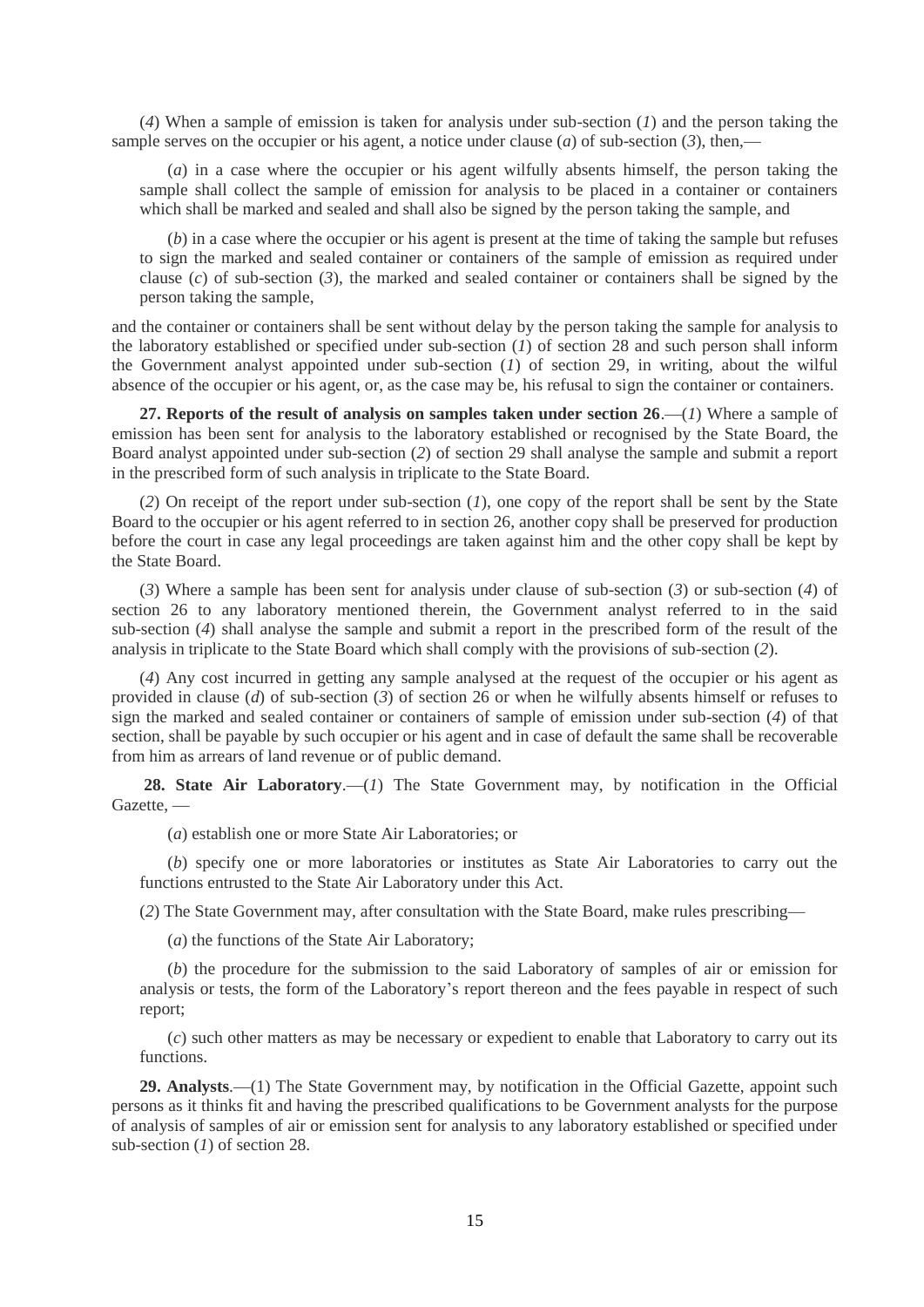(*2*) Without prejudice to the provisions of section 14, the State Board may, by notification in the Official Gazette, and with the approval of the State Government, appoint such persons as it thinks fit and having the prescribed qualifications to be Board analysts for the purpose of analysis of samples of air or emission sent for analysis to any laboratory established or recognised under section 17.

**30. Reports of analysts**.—Any document purporting to be a report signed by a Government analyst or, as the case may be, a State Board analyst may be used as evidence of the facts stated therein in any proceeding under this Act.

**31. Appeals**.—(*1*) Any person aggrieved by an order made by the State Board under this Act may, within thirty day from the date on which the order is communicated to him, prefer an appeal to such authority (hereinafter referred to as the Appellate Authority) as the State Government may think fit to constitute:

Provided that the Appellate Authority may entertain the appeal after the expiry of the said period of thirty days if such authority is satisfied that the appellant was prevented by sufficient cause from filing the appeal in time.

(*2*) The Appellate Authority shall consist of a single person or three persons as the State Government may think fit to be appointed by the State Government.

(*3*) The form and the manner in which an appeal may be preferred under sub-section (*1*), the fees payable for such appeal and the procedure to be followed by the Appellate Authority shall be such as may be prescribed.

(*4*) On receipt of an appeal preferred under sub-section (*1*), the Appellate Authority shall, after giving the appellant and the State Board an opportunity of being heard, dispose of the appeal as expeditiously as possible.

**1 [31A. Power to give directions**.—Notwithstanding anything contained in any other law, but subject to the provisions of this Act, and to any directions that the Central Government may give in this behalf, a Board may, in the exercise of its powers and performance of its functions under this Act, issue any directions in writing to any person, officer or authority, and such person, officer or authority shall be bound to comply with such directions.

*Explanation*.—For the avoidance of doubts, it is hereby declared that the power to issue directions under this section includes the power to direct—

(*a*) the closure, prohibition or regulation of any industry, operation or process; or

(*b*) the stoppage or regulation of supply of electricity, water or any other service.]

### CHAPTER V

### FUND, ACCOUNTS AND AUDIT

**32. Contributions by Central Government**.—The Central Government may, after due appropriation made by Parliament by law in this behalf make in each financial year such contributions to the State Boards as it may think necessary to enable the State Boards to perform their functions under this Act:

Provided that nothing in this section shall apply to any  $2$ [State Pollution Control Board] constituted under section 4 of the Water (Prevention and Control of Pollution) Act, 1974 (6 of 1974), which is empowered by that Act to expend money from its fund thereunder also for performing its functions, under any law for the time being in force relating to the prevention, control or abatement of air pollution.

**33. Fund of Board**.—(*1*) Every State Board shall have its own fund for the purposes of this Act and all sums which may, from time to time, be paid to it by the Central Government and all other receipts (by way of contributions, if any, from the State Government, fees, gifts, grants, donations benefactions or otherwise) of that Board shall be carried to the fund of the Board and all payments by the Board shall be made therefrom.

1

<sup>1.</sup> Ins. by Act 47 of 1987, s. 14 (w.e.f. 1-4-1988).

<sup>2.</sup> Subs. by s. 15, *ibid*., for "State Board for the Prevention and Control of water Pollution" (w.e.f. 1-4-1988).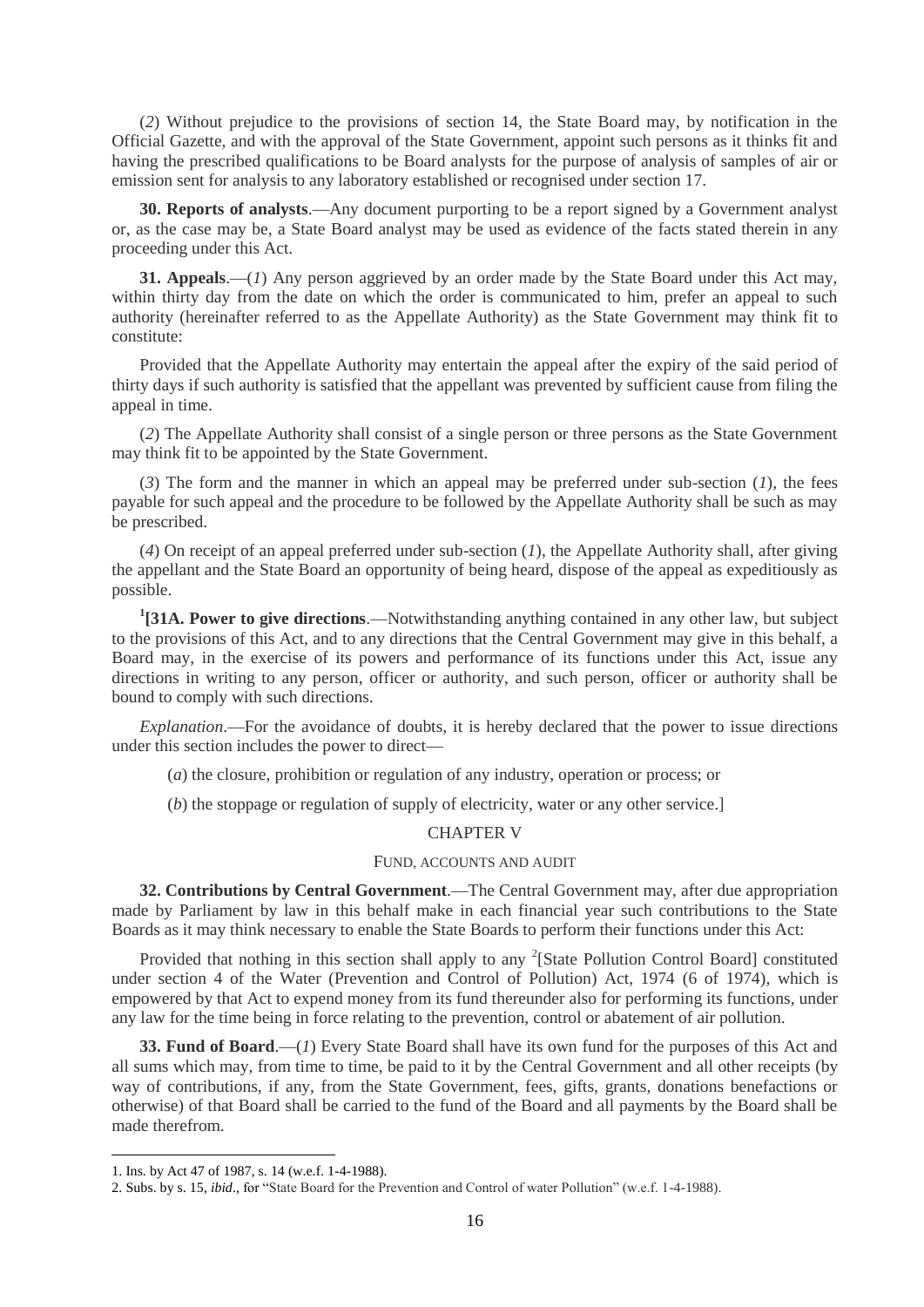(*2*) Every State Board may expend such sums as it thinks fit for performing its functions under this Act and such sums shall be treated as expenditure payable out of the fund of that Board.

(3) Nothing in this section shall apply to any <sup>1</sup>[State Pollution Control Board] constituted under section 4 of the Water (Prevention and Control of Pollution) Act, 1974 (6 of 1974), which is empowered by that Act to expend money from its fund thereunder also for performing its functions, under any law for the time being in force relating to the prevention, control or abatement of air pollution.

**2 [33A. Borrowing powers of Board**.—A Board may, with the consent of, or in accordance with the terms of any general or special authority given to it by, the Central Government or, as the case may be, the State Government, borrow money from any source by way of loans or issue of bonds, debentures or such other instruments, as it may deem fit, for discharging all or any of its functions under this Act.]

**34. Budget.**—The Central Board or, as the case may be, the State Board shall, during each financial year, prepare, in such form and at such time as may be prescribed, a budget in respect of the financial year next ensuing showing the estimated receipt and expenditure under this Act, and copies thereof shall be forwarded to the Central Government or, as the case may be, the State Government.

**3 [35. Annual report**.—(*1*) The Central Board shall, during each financial year, prepare, in such form as may be prescribed, an annual report giving full account of its activities under this Act during the previous financial year and copies thereof shall be forwarded to the Central Government within four months from the last date of the previous financial year and that Government shall cause every such report to be laid before both Houses of Parliament within nine months of the last date of the previous financial year.

(*2*) Every State Board shall, during each financial year, prepare, in such form as may be prescribed, an annual report giving full account of its activities under this Act during the previous financial year and copies thereof shall be forwarded to the State Government within four months from the last date of the previous financial year and that Government shall cause every such report to be laid before the State Legislature within a period of nine months from the last date of the previous financial year.]

**36. Accounts and audit**.—(*1*) Every Board shall, in relation to its functions under this Act, maintain proper accounts and other relevant records and prepare an annual statement of accounts in such form as may be prescribed by the Central Government or, as the case may be, the State Government.

(*2*) The accounts of the Board shall be audited by an auditor duly qualified to act as an auditor of companies under section 226 of the Companies Act, 1956 (1 of 1956).

(*3*) The said auditor shall be appointed by the Central Government or, as the case may be, the State Government on the advice of the Comptroller and Auditor General of India.

(*4*) Every auditor appointed to audit the accounts of the Board under this Act shall have the right to demand the production of books, accounts, connected vouchers and other documents and papers and to inspect any of the offices of the Board.

(*5*) Every such auditor shall send a copy of his report together with an audited copy of the accounts to the Central Government or, as the case may be, the State Government.

(*6*) The Central Government shall, as soon as may be after the receipt of the audit report under sub-section (*5*), cause the same to be laid before both Houses of Parliament.

(*7*) The State Government shall, as soon as may be after the receipt of the audit report under sub-section (*5*), cause the same to be laid before the State Legislature.

<sup>1.</sup> Subs. by Act 47 of 1987, s. 15, for "State Board for the Prevention and Control of Water Pollution" (w.e.f. 1-4-1988).

<sup>2.</sup> Ins. by s. 16, *ibid*. (w.e.f. 1-4-1988).

<sup>3.</sup> Subs. by s. 17, *ibid*., for section 35 (w.e.f. 1-4-1988).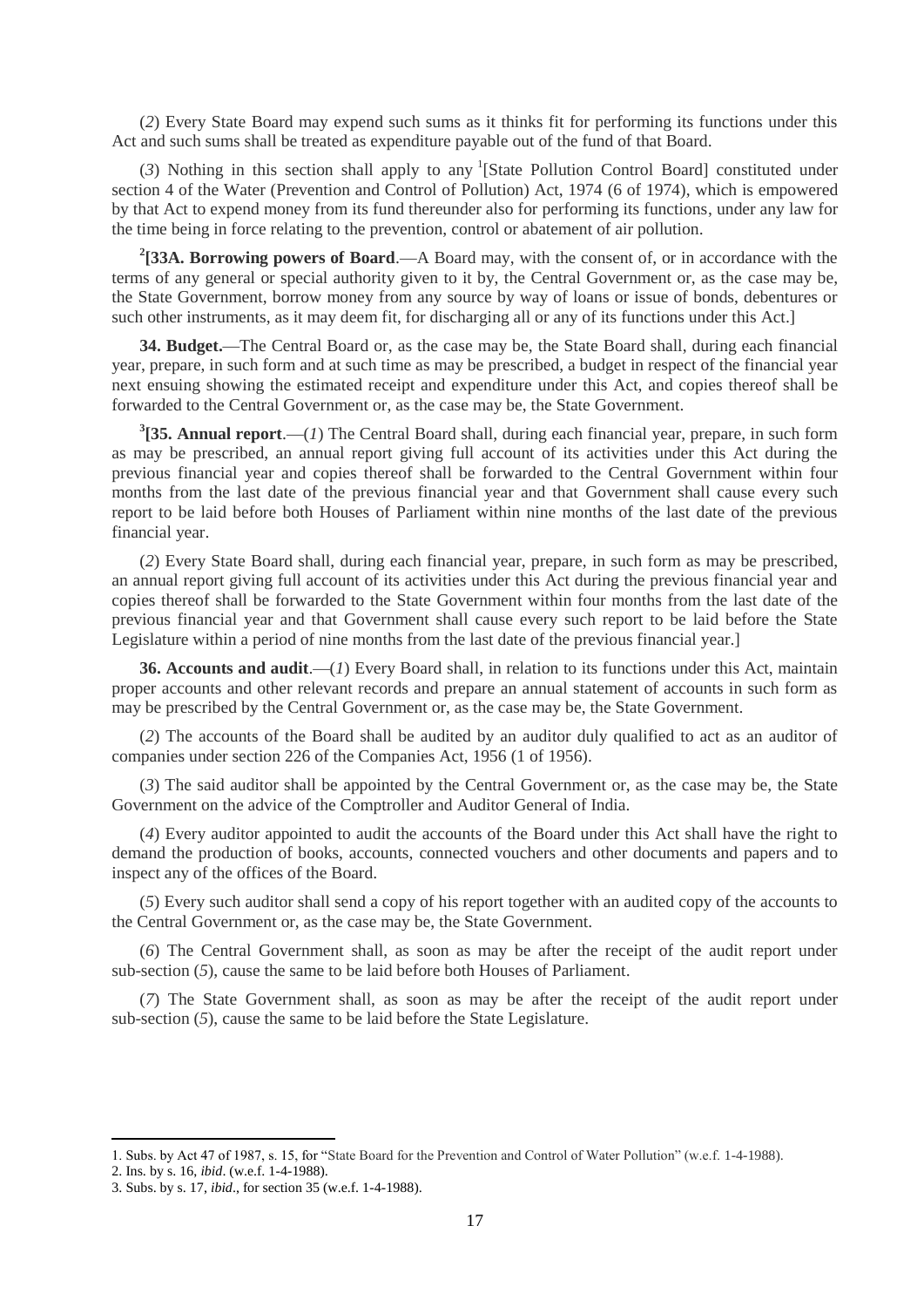#### CHAPTER VI

### PENALTIES AND PROCEDURE

**1 [37. Failure to comply with the provisions of section 21 or section 22 or with the directions issued under section 31A.—(***1***)** whoever fails to comply with the provisions of section 21 or section 22 or directions issued under section 31A, shall, in respect of each such failure, be punishable with imprisonment for a term which shall not be less than one year and six months but which may extend to six years and with fine, and in case the failure continues, with an additional fine which may extend to five thousand rupees for every day during which such failure continues after the conviction for the first such failure.

(*2*) If the failure referred to in sub-section (*1*) continues beyond a period of one year after the date of conviction, the offender shall be punishable with imprisonment for a term which shall not be less than two years but which may extend to seven years and with fine.]

### **38. Penalties for certain acts**.—Whoever—

(*a*) destroys, pulls down, removes, injures or defaces any pillar, post or stake fixed in the ground or any notice or other matter put up, inscribed or placed, by or under the authority of the Board, or

(*b*) obstructs any person acting under the orders or directions of the Board from exercising his powers and performing his functions under this Act, or

(*c*) damages any works or property belonging to the Board, or

(*d*) fails to furnish to the Board or any officer or other employee of the Board any information required by the Board or such officer or other employee for the purpose of this Act, or

(*e*) fails to intimate the occurrence of the emission of air pollutants into the atmosphere in excess of the standards laid down by the State Board or the apprehension of such occurrence, to the State Board and other prescribed authorities or agencies as required under sub-section (*1*) of section 23, or

(*f*) in giving any information which he is required to give under this Act, makes a statement which is false in any material particular, or

(*g*) for the purpose of obtaining any consent under section 21, makes a statement which is false in any material particular,

shall be punishable with imprisonment for a term which may extend to three months or with fine which may extend to  $2$ [ten thousand rupees] or with both.

**3 [39. Penalty for contravention of certain provisions of the Act**.—Whoever contravenes any of the provisions of this Act or any order or direction issued thereunder, for which no penalty has been elsewhere provided in this Act, shall be punishable with imprisonment for a term which may extend to three months or with fine which may extend to ten thousand rupees or with both, and in the case of continuing contravention, with an additional fine which may extend to five thousand rupees for every day during which such contravention continues after conviction for the first such contravention.]

**40. Offences by companies**.—(*1*) Where an offence under this Act has been committed by a company, every person who, at the time the offence was committed, was directly in charge of, and was responsible to the company for the conduct of the business of the company, as well as the company, shall be deemed to be guilty of the offence and shall be liable to be proceeded against and punished accordingly:

Provided that nothing contained in this sub-section shall render any such person liable to any punishment provided in this Act, if he proves that the offence was committed without his knowledge or that he exercised all due diligence to prevent the commission of such offence.

(*2*) Notwithstanding anything contained in sub-section (*1*), where an offence under this Act has been committed by a company and it is proved that the offence has been committed with the consent or connivance of, or is attributable to any neglect on the part of, any director, manager, secretary or other

<sup>1.</sup> Subs. by Act 47 of 1987, s. 18, for section 37 (w.e.f. 1-4-1988).

<sup>2.</sup> Subs. by s. 19, *ibid*., for "five hundred rupees" (w.e.f. 1-4-1988).

<sup>3.</sup> Subs. by s. 20, *ibid*., for section 39 (w.e.f. 1-4-1988).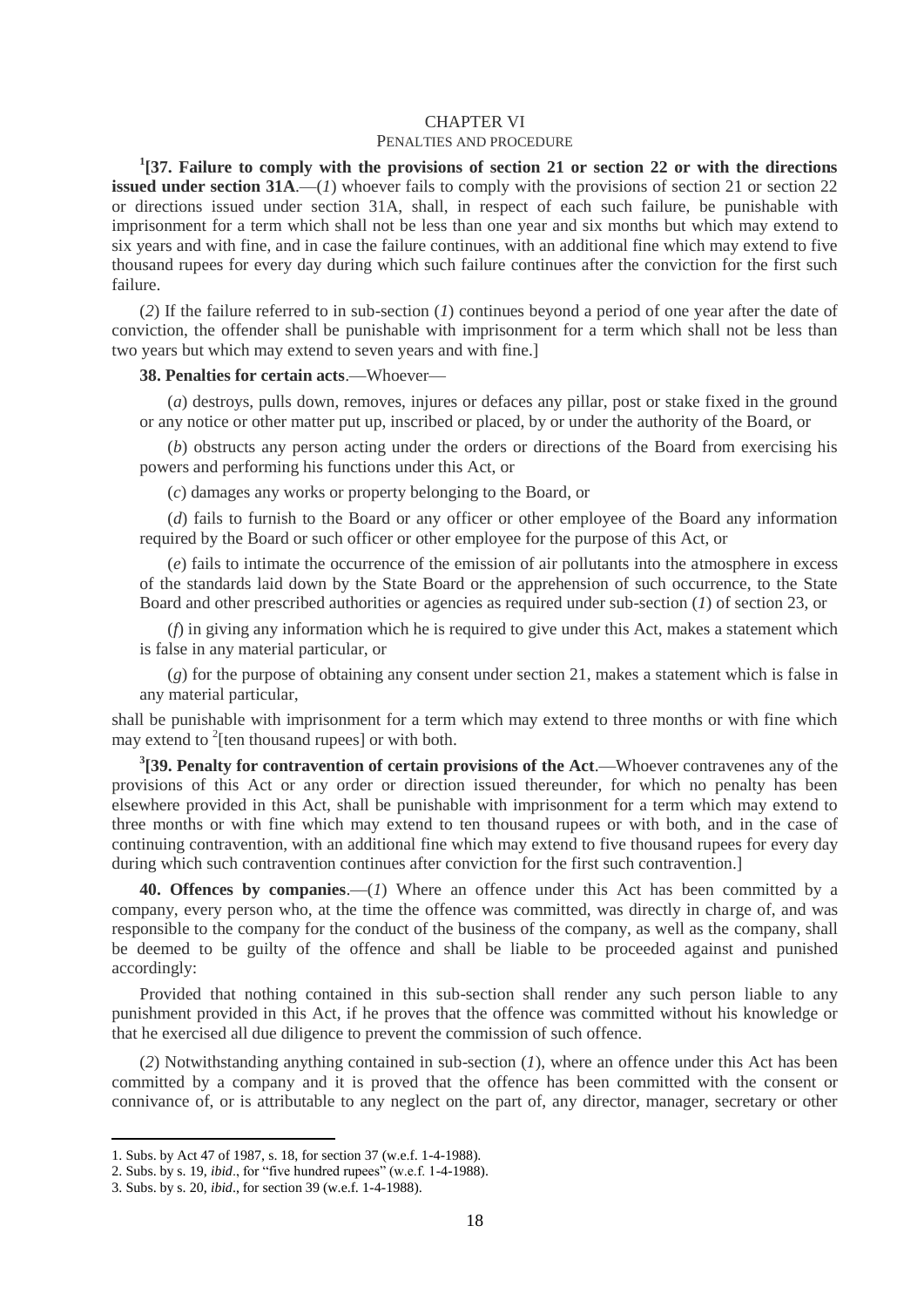officer of the company, such director, manager, secretary or other officer shall also be deemed to be guilty of that offence and shall be liable to be proceeded against and punished accordingly.

*Explanation*.—For the purpose of this section,—

(*a*) "company" means any body corporate, and includes a firm or other association of individuals; and

(*b*) "director", in relation to a firm, means a partner in the firm.

**41. Offences by Government Departments**.—(*1*) Where an offence under this Act has been committed by any Department of Government, the Head of the Department shall be deemed to be guilty of the offence and shall be liable to be proceeded against and punished accordingly:

Provided that nothing contained in this section shall render such Head of the Department liable to any punishment if he proves that the offence was committed without his knowledge or that he exercised all due diligence to prevent the commission of such offence.

(*2*) Notwithstanding anything contained in sub-section (*1*), where an offence under this Act has been committed by a Department of Government and it is proved that the offence has been committed with the consent or connivance of, or is attributable to any neglect on the part of, any officer, other than the Head of the Department, such officer shall also be deemed to be guilty of that offence and shall be liable to be proceeded against and punished accordingly.

**42. Protection of action taken in good faith**.—No suit, prosecution or other legal proceeding shall lie against the Government or any officer of the Government or any member or any officer or other employee of the Board in respect of anything which is done or intended to be done in good faith in pursuance of this Act or the rules made thereunder.

**1 [43. Cognizance of offences**.—(*1*) No court shall take cognizance of any offence under this Act except on a complaint made by—

(*a*) a Board or any officer authorised in this behalf by it; or

(*b*) any person who has given notice of not less than sixty days, in the manner prescribed, of the alleged offence and of his intention to make a complaint to the Board or officer authorised as aforesaid,

and no court inferior to that of a Metropolitan Magistrate or a Judicial Magistrate of the first class shall try any offence punishable under this Act.

(*2*) Where a complaint has been made under clause (*b*) of sub-section (*1*), the Board shall, on demand by such person, make available the relevant reports in its possession to that person:

Provided that the Board may refuse to make any such report available to such person if the same is, in its opinion, against the public interest.]

**44. Members, officers and employees of Board to be public servants**.—All the members and all officers and other employees of a Board when acting or purporting to act in pursuance of any of the provisions of this Act or the rules made thereunder shall be deemed to be public servants within the meaning of section 21 of the Indian Penal Code (45 of 1860).

**45. Reports and returns**.—The Central Board shall, in relation to its functions under this Act, furnish to the Central Government, and a State Board shall, in relation to its functions under this Act, furnish to the State Government and to the Central Board such reports, returns, statistics, accounts and other information as that Government, or, as the case may be, the Central Board may, from time to time, require.

**46. Bar of jurisdiction**.—No civil court shall have jurisdiction to entertain any suit or proceeding in respect of any matter which an Appellate Authority constituted under this Act is empowered by or under this Act to determine, and no injunction shall be granted by any court or other authority in respect of any action taken or to be taken in pursuance of any power conferred by or under this Act.

<sup>1.</sup> Subs. by Act 47 of 1987, s. 21, for section 43 (w.e.f. 1-4-1988).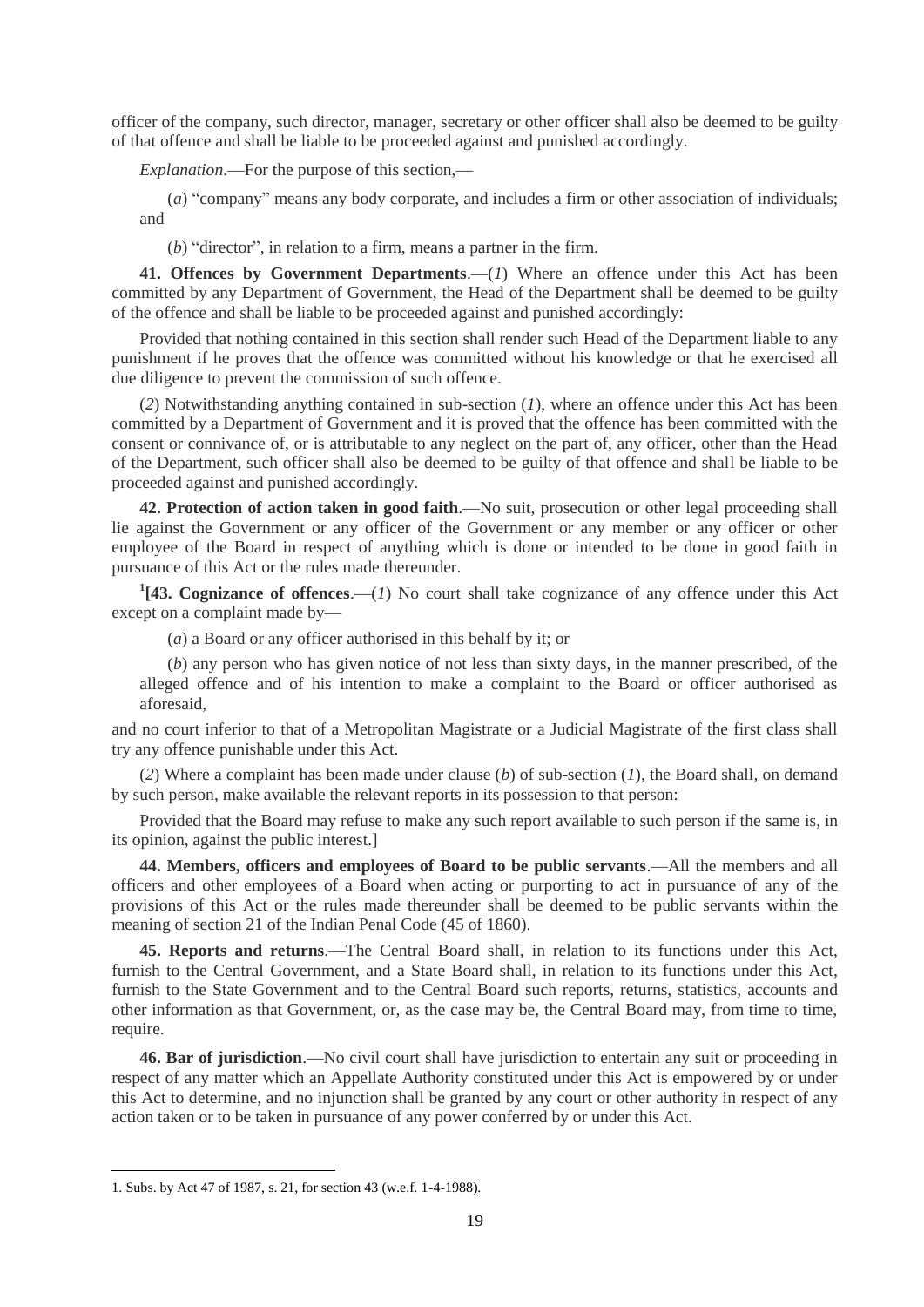### CHAPTER VII **MISCELLANEOUS**

**47. Power of State Government to supersede State Board**.—(*1*) If at any time the State Government is of opinion—

(*a*) that a State Board constituted under this Act has persistently made default in the performance of the functions imposed on it by or under this Act, or

(*b*) that circumstances exist which render it necessary in the public interest so to do,

the State Government may, by notification in the Official Gazette, supersede the State Board for such period, not exceeding six months, as may be specified in the notification:

Provided that before issuing a notification under this sub-section for the reasons mentioned in clause (*a*), the State Government shall give a reasonable opportunity to the State Board to show cause why it should not be superseded and shall consider the explanations and objections, if any, of the State Board.

(*2*) Upon the publication of a notification under sub-section (*1*) superseding the State Board,—

(*a*) all the members shall, as from the date of supersession, vacate their offices as such;

(*b*) all the powers, functions and duties which may, by or under this Act, be exercised, performed or discharged by the State Board shall, until the State Board is reconstituted under sub-section (*3*), be exercised, performed or discharged by such person or persons as the State Government may direct;

(*c*) all property owned or controlled by the State Board shall, until the Board is reconstituted under sub-section (*3*), vest in the State Government.

(*3*) On the expiration of the period of supersession specified in the notification issued under sub-section (*1*), the State Government may—

(*a*) extend the period of supersession for such further term, not exceeding six months, as it may consider necessary; or

(*b*) reconstitute the State Board by a fresh nomination or appointment, as the case may be, and in such case any person who vacated his office under clause (*a*) of sub-section (*2*) shall also be eligible for nomination or appointment:

Provided that the State Government may at any time before the expiration of the period of supersession, whether originally specified under sub-section (*1*) or as extended under this sub-section, take action under clause (*b*) of this sub-section.

**48. Special provision in the case of supersession of the Central Board or the State Boards constituted under the Water (Prevention and Control of Pollution) Act, 1974**.—Where the Central Board or any State Board constituted under the Water (Prevention and Control of Pollution) Act, 1974 (Act 6 of 1974), is superseded by the Central Government or the State Government, as the case may be, under that Act, all the powers, functions and duties of the Central Board or such State Board under this Act shall be exercised, performed or discharged during the period of such supersession by the person or persons, exercising, preforming or discharging the powers, functions and duties of the Central Board or such State Board under the Water (Prevention and Control of Pollution) Act, 1974, during such period.

**49. Dissolution of State Boards constituted under the Act**.—(*1*) As and when the Water (Prevention and Control of Pollution) Act, 1974 (Act 6 of 1974), comes into force in any State and the State Government constitutes <sup>1</sup>[State Pollution Control Board] under that Act, the State Board constituted by the State Government under this Act shall stand dissolved and the Board first-mentioned shall exercise the powers and perform the functions of the Board second-mentioned in that State.

(*2*) On the dissolution of the State Board constituted under this Act,—

(*a*) all the members shall vacate their offices as such;

<sup>1.</sup> Subs. by Act 47 of 1987, s. 15, for "State Board for the Prevention and Control of Water Pollution" (w.e.f. 1-4-1988).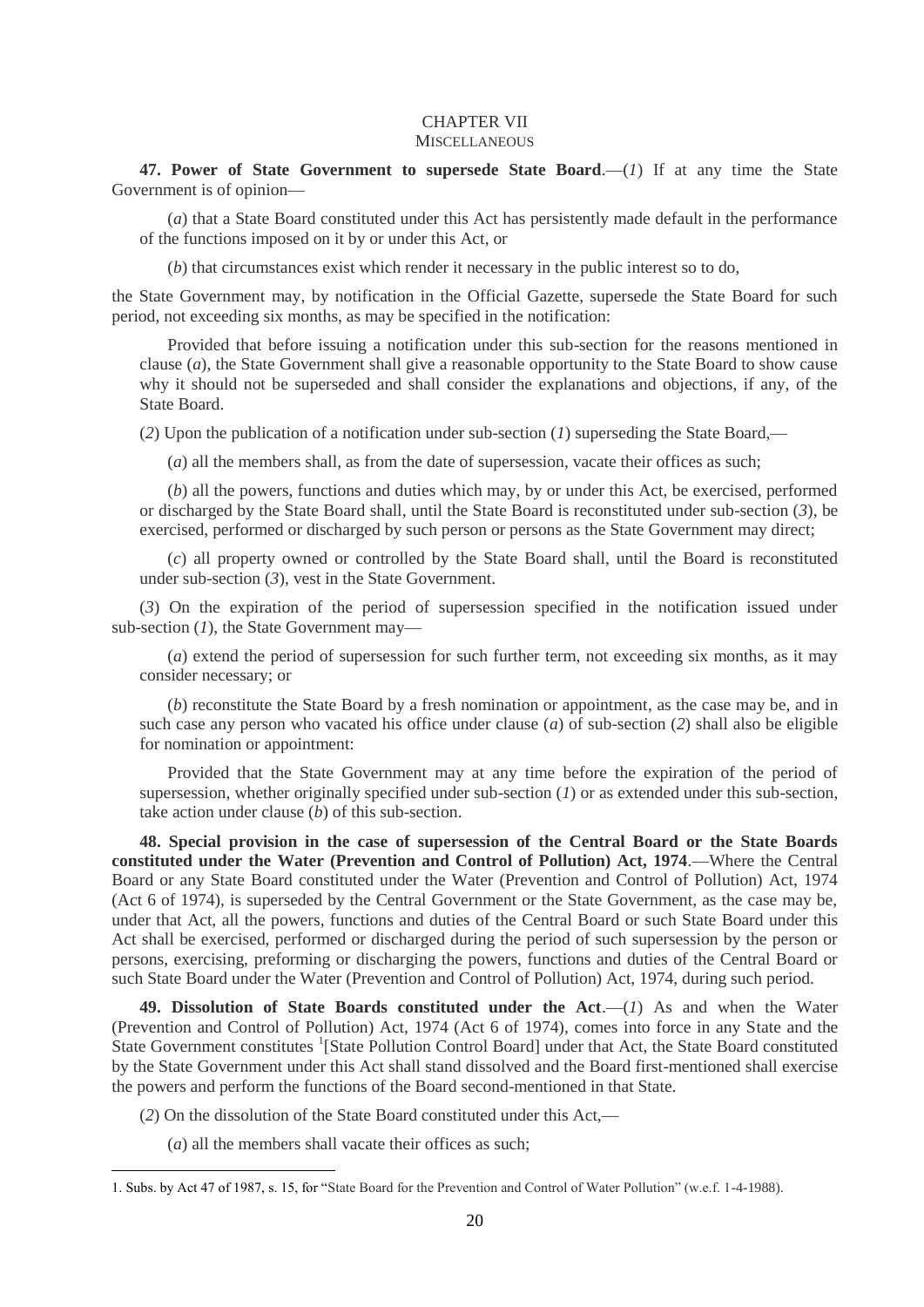(*b*) all moneys and other property of whatever kind (including the fund of the State Board) owned by, or vested in, the State Board, immediately before such dissolution, shall stand transferred to and vest in the <sup>1</sup>[State Pollution Control Board];

(*c*) every officer and other employee serving under the State Board immediately before such dissolution shall be transferred to and become an officer or other employee of the <sup>1</sup>[State Pollution Control Board] and hold office by the same tenure and at the same remuneration and on the same terms and conditions of service as he would have held the same if the State Board constituted under this Act had not been dissolved and shall continue to do so unless and until such tenure, remuneration and terms and conditions of service are duly altered by the  ${}^{1}$ [State Pollution Control Board]:

Provided that the tenure, remuneration and terms and conditions of service of any such officer or other employee shall not be altered to his disadvantage without the previous sanction of the State Government;

(*d*) all liabilities and obligations of the State Board of whatever kind, immediately before such dissolution, shall be deemed to be the liabilities or obligations, as the case may be, of the <sup>1</sup>[State Pollution Control Board] and any proceeding or cause of action, pending or existing immediately before such dissolution by or against the State Board constituted under this Act in relation to such liability or obligation may be continued and enforced by or against the <sup>1</sup>[State Pollution Control Board.]

**50**. [*Power to amend the Schedule.].—Omitted by the Air (Prevention and Control of Pollution) Amendment Act,* 1987 *(*47 *of* 1987*), s.* 22 *(w.e.f.* 1-4-1988*).*

**51. Maintenance of register**.—(*1*) Every State Board shall maintain a register containing particulars of the persons to whom consent has been granted under section 21, the standards for emission laid down by it in relation to each such consent and such other particulars as may be prescribed.

(*2*) The register maintained under sub-section (*1*) shall be open to inspection at all reasonable hours by any person interested in or affected by such standards for emission or by any other person authorised by such person in this behalf.

**52. Effect of other laws**.—Save as otherwise provided by or under the Atomic Energy Act, 1962 (33 of 1962), in relation to radioactive air pollution the provisions of this Act shall have effect notwithstanding anything inconsistent therewith contained in any enactment other than this Act.

**53. Power of Central Government to make rules.** (*1*) The Central Government may, in consultation with the Central Board, by notification in the Official Gazette, make rules in respect of the following matters, namely:—

(*a*) the intervals and the time and place at which meetings of the Central Board or any committee thereof shall be held and the procedure to be followed at such meetings, including the quorum necessary for the transaction of business thereat, under sub-section (*1*) of section 10 and under sub-section (*2*) of section 11;

(*b*) the fees and allowances to be paid to the members of a committee of the Central Board, not being members of the Board, under sub-section (*3*) of section 11;

(*c*) the manner in which and the purposes for which persons may be associated with the Central Board under sub-section (*1*) of section 12;

(*d*) the fees and allowance to be paid under sub-section (*3*) of section 12 to persons associated with the Central Board under sub-section (*1*) of section 12:

(*e*) the functions to be performed by the Central Board under clause (*j*) of sub-section (*2*) of section 16;

<sup>1.</sup> Subs. by Act 47 of 1987, s. 15 for "State Board for the Prevention and Control of Water Pollution" (w.e.f. 1-4-1988).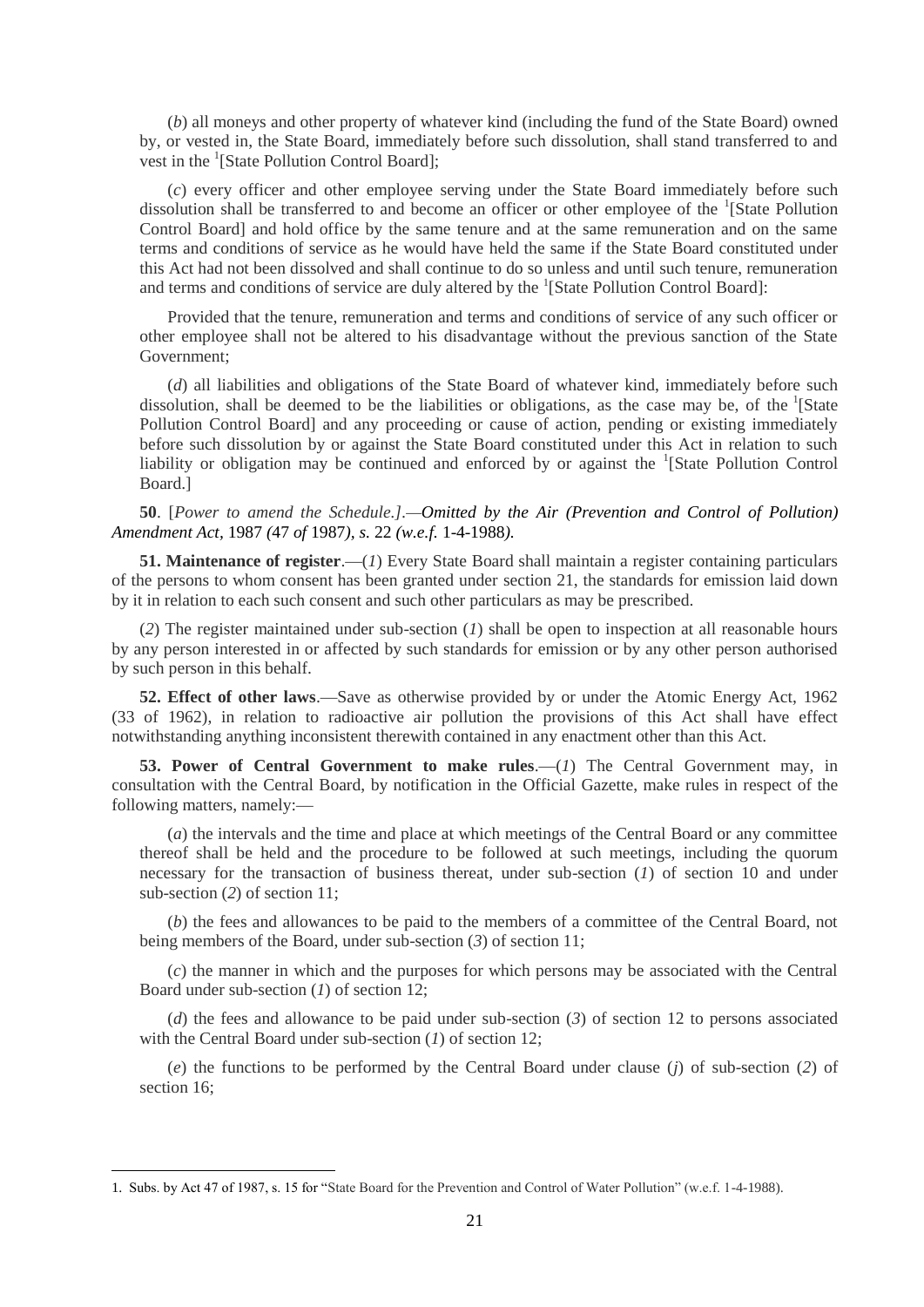$\frac{1}{f}$  (*f*) the form in which and the time within which the budget of the Central Board may be prepared and forwarded to the Central Government under section 34;

(*ff*) the form in which the annual report of die Central Board may be prepared under section 35;]

(g) the form in which the accounts of the Central Board may be maintained under sub-section (*1*) of section 36.

(*2*) Every rule made by the Central Government under this Act shall be laid, as soon as may be after it is made, before each House of Parliament, while it is in session, for a total period of thirty days which may be comprised in one session or in two or more successive sessions, and if, before the expiry of the session immediately following the session or the successive sessions aforesaid, both Houses agree in making any modification in the rule or both Houses agree that the rule should not be made, the rule shall thereafter have effect only in such modified form or be of no effect, as the case may be; so, however, that any such modification or annulment shall be without prejudice to the validity of anything previously done under that rule.

**54. Power of State Government to make rules**.—(*1*) Subject to the provisions of sub-section (*3*), the State Government may, by notification in the Official Gazette, make rules to carry out the purposes of this Act in respect of matter not falling within the purview of section 53.

(*2*) In particular, and without prejudice to the generality of the foregoing power, such rules may provide for all or any of the following matters, namely—

 $2\left[\left(a\right)\right]$  the qualifications, knowledge and experience of scientific, engineering or management aspects of pollution control required for appointment as member-secretary of a State Board constituted under the Act;]

 $3[(aa)]$  the terms and conditions of service of the Chairman and other members (other than the member-secretary) of the State Board constituted under this Act under sub-section (*7*) of section 7;

(*b*) the intervals and the time and place at which meetings of the State Board or any committee thereof shall be held and the procedure to be followed at such meetings, including the quorum necessary for the transaction of business thereat, under sub-section (*1*) of section 10 and under sub-section (*2*) of section 11;

(*c*) the fees and allowances to be paid to the members of a committee of the State Board, not being members of the Board under sub-section (*3*) of section 11;

(*d*) the manner in which and the purpose for which persons may be associated with the State Board under sub-section (*1*) of section 12;

(*e*) the fees and allowances to be paid under sub-section (*3*) of section 12 to persons associated with the State Board under sub-section (*1*) of section 12;

(*f*) the terms and conditions of service of the member-secretary of a State Board constituted under this Act under sub-section (*1*) of section 14;

(*g*) the powers and duties to be exercised and discharged by the member-secretary of a State Board under sub-section (*2*) of section 14;

(*h*) the conditions subject to which a State Board may appoint such officers and other employees as it considers necessary for the efficient performance of its functions under sub-section (*3*) of section 14;

(*i*) the conditions subject to which a State Board may appoint a consultant under sub-section (*5*) of section 14;

(*j*) the functions to be performed by the State Board under clause (*i*) of sub-section (*1*) of section 17;

<sup>1.</sup> Subs. by Act 47 of 1987, s. 23, for clause (*f*) (w.e.f. 1-4-1988).

<sup>2.</sup> Ins. by s. 24, *ibid*. (w.e.f. 1-4-1988).

<sup>3.</sup> Clause (*a*) renumbered as clause (*aa*) thereof by s. 24, *ibid*. (w.e.f. 1-4-1988).